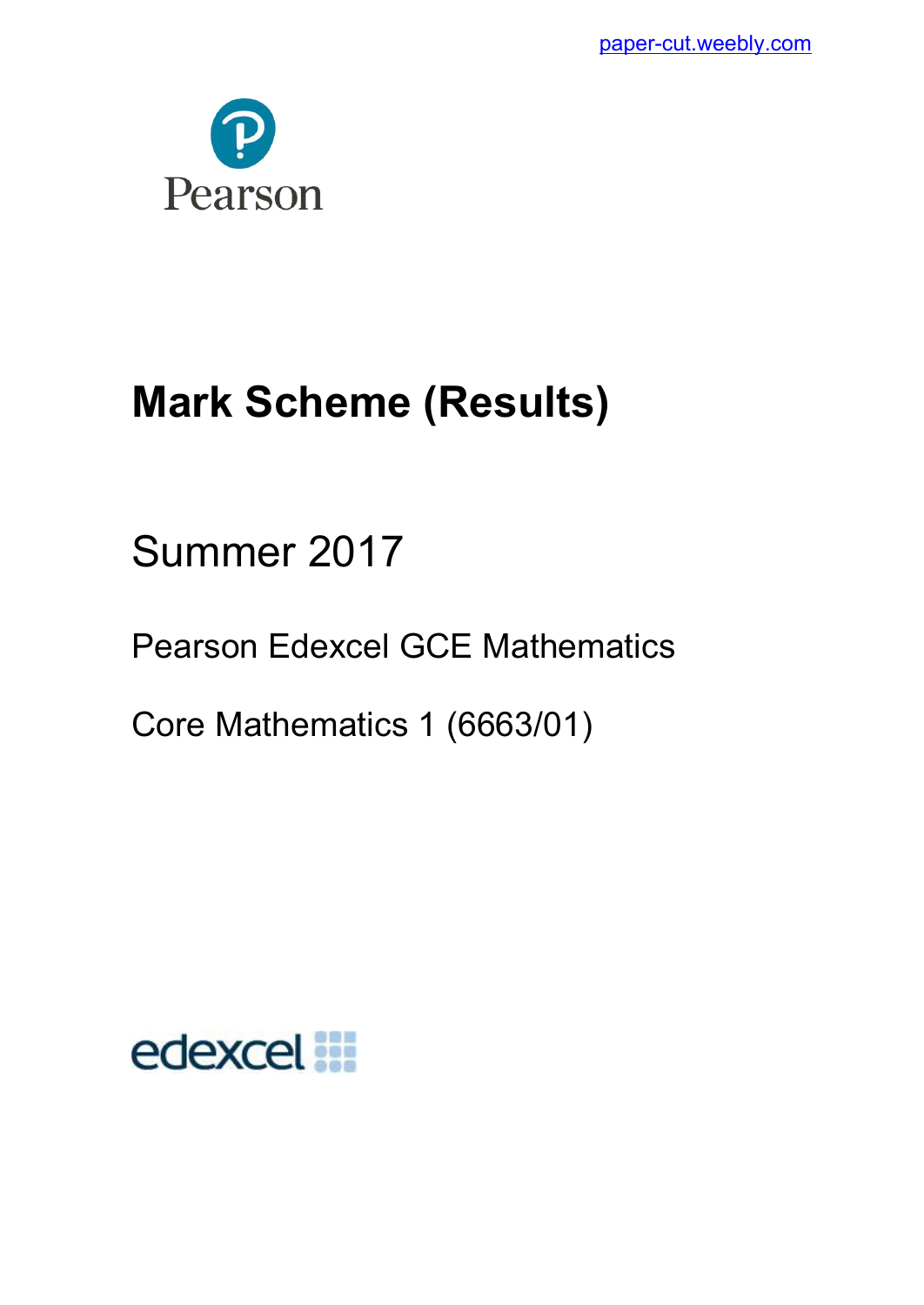# **Edexcel and BTEC Qualifications**

Edexcel and BTEC qualifications are awarded by Pearson, the UK's largest awarding body. We provide a wide range of qualifications including academic, vocational, occupational and specific programmes for employers. For further information visit our qualifications websites at [www.edexcel.com](http://www.edexcel.com/) or [www.btec.co.uk.](http://www.btec.co.uk/) Alternatively, you can get in touch with us using the details on our contact us page at [www.edexcel.com/contactus.](http://www.edexcel.com/contactus)

# **Pearson: helping people progress, everywhere**

Pearson aspires to be the world's leading learning company. Our aim is to help everyone progress in their lives through education. We believe in every kind of learning, for all kinds of people, wherever they are in the world. We've been involved in education for over 150 years, and by working across 70 countries, in 100 languages, we have built an international reputation for our commitment to high standards and raising achievement through innovation in education. Find out more about how we can help you and your students at: [www.pearson.com/uk](http://www.pearson.com/uk)

Summer 2017 Publications Code xxxxxxxx\* All the material in this publication is copyright © Pearson Education Ltd 2017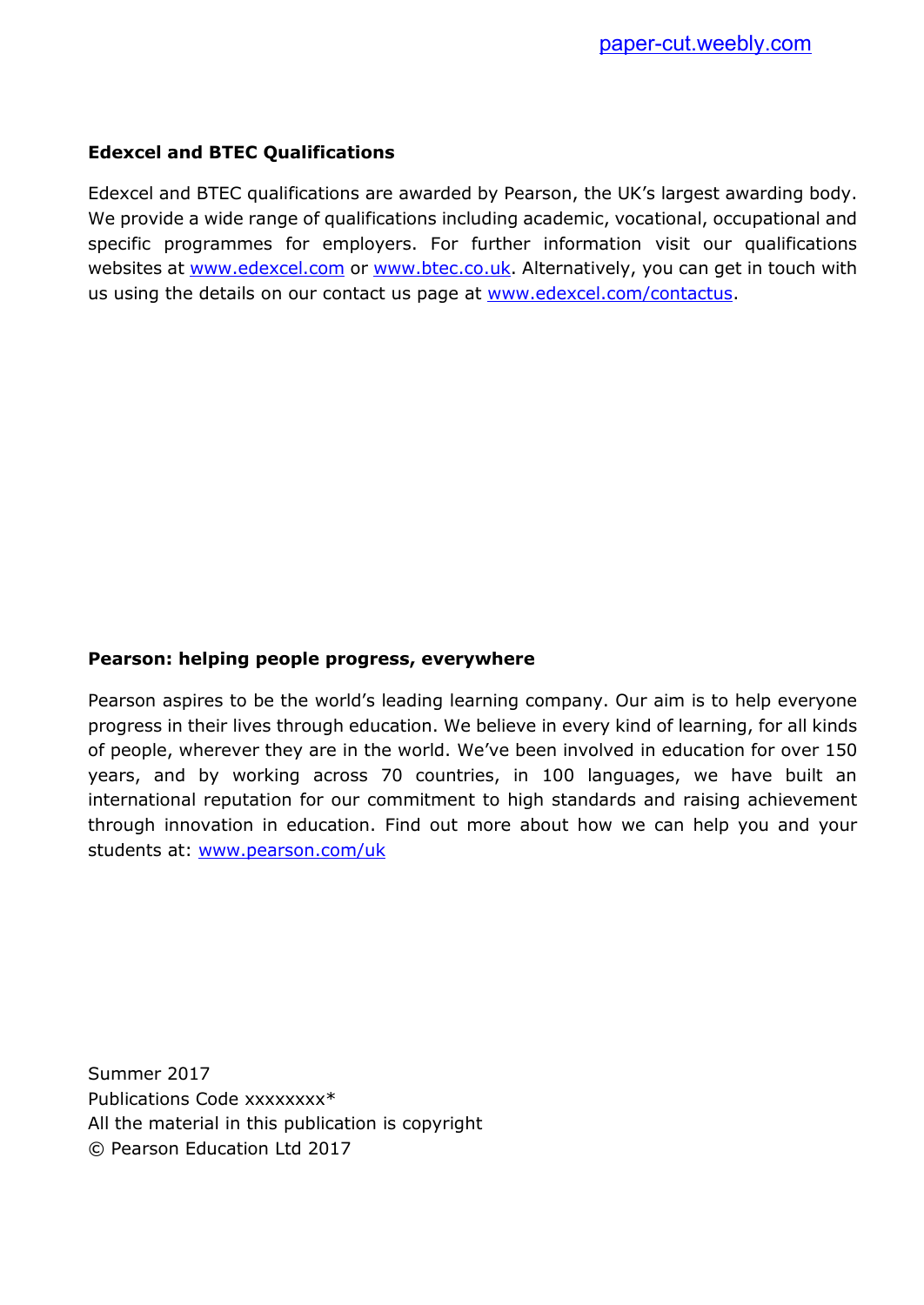- All candidates must receive the same treatment. Examiners must mark the first candidate in exactly the same way as they mark the last.
- Mark schemes should be applied positively. Candidates must be rewarded for what they have shown they can do rather than penalised for omissions.
- Examiners should mark according to the mark scheme not according to their perception of where the grade boundaries may lie.
- There is no ceiling on achievement. All marks on the mark scheme should be used appropriately.
- All the marks on the mark scheme are designed to be awarded. Examiners should always award full marks if deserved, i.e. if the answer matches the mark scheme. Examiners should also be prepared to award zero marks if the candidate's response is not worthy of credit according to the mark scheme.
- Where some judgement is required, mark schemes will provide the principles by which marks will be awarded and exemplification may be limited.
- When examiners are in doubt regarding the application of the mark scheme to a candidate's response, the team leader must be consulted.
- Crossed out work should be marked UNLESS the candidate has replaced it with an alternative response.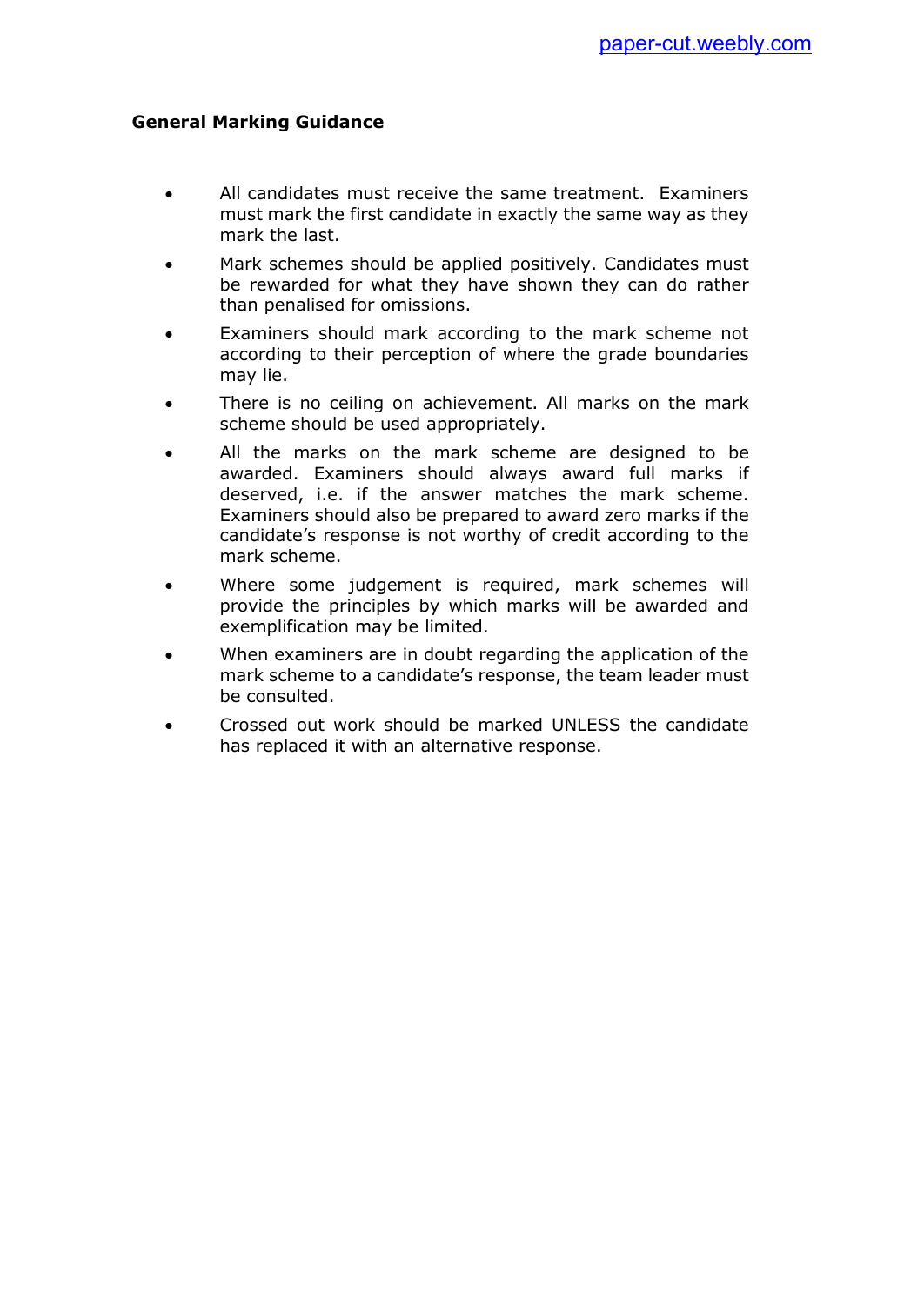# **PEARSON EDEXCEL GCE MATHEMATICS**

## **General Instructions for Marking**

- 1. The total number of marks for the paper is 75
- 2. The Edexcel Mathematics mark schemes use the following types of marks:
- **M** marks: Method marks are awarded for 'knowing a method and attempting to apply it', unless otherwise indicated.
- **A** marks: Accuracy marks can only be awarded if the relevant method (M) marks have been earned.
- **B** marks are unconditional accuracy marks (independent of M marks)
- Marks should not be subdivided.
- 3. Abbreviations

These are some of the traditional marking abbreviations that will appear in the mark schemes.

- bod benefit of doubt
- $\bullet$  ft follow through
- the symbol  $\sqrt{\ }$  will be used for correct ft
- cao correct answer only
- cso correct solution only. There must be no errors in this part of the question to obtain this mark
- isw ignore subsequent working
- awrt answers which round to
- SC: special case
- oe or equivalent (and appropriate)
- d… or dep dependent
- $\bullet$  indep independent
- dp decimal places
- sf significant figures
- $\bullet\quad \star$  The answer is printed on the paper or ag- answer given
- $\bullet$   $\Box$  or d... The second mark is dependent on gaining the first mark
- 4. All A marks are 'correct answer only' (cao.), unless shown, for example, as A1 ft to indicate that previous wrong working is to be followed through. After a misread however, the subsequent A marks affected are treated as A ft, but manifestly absurd answers should never be awarded A marks.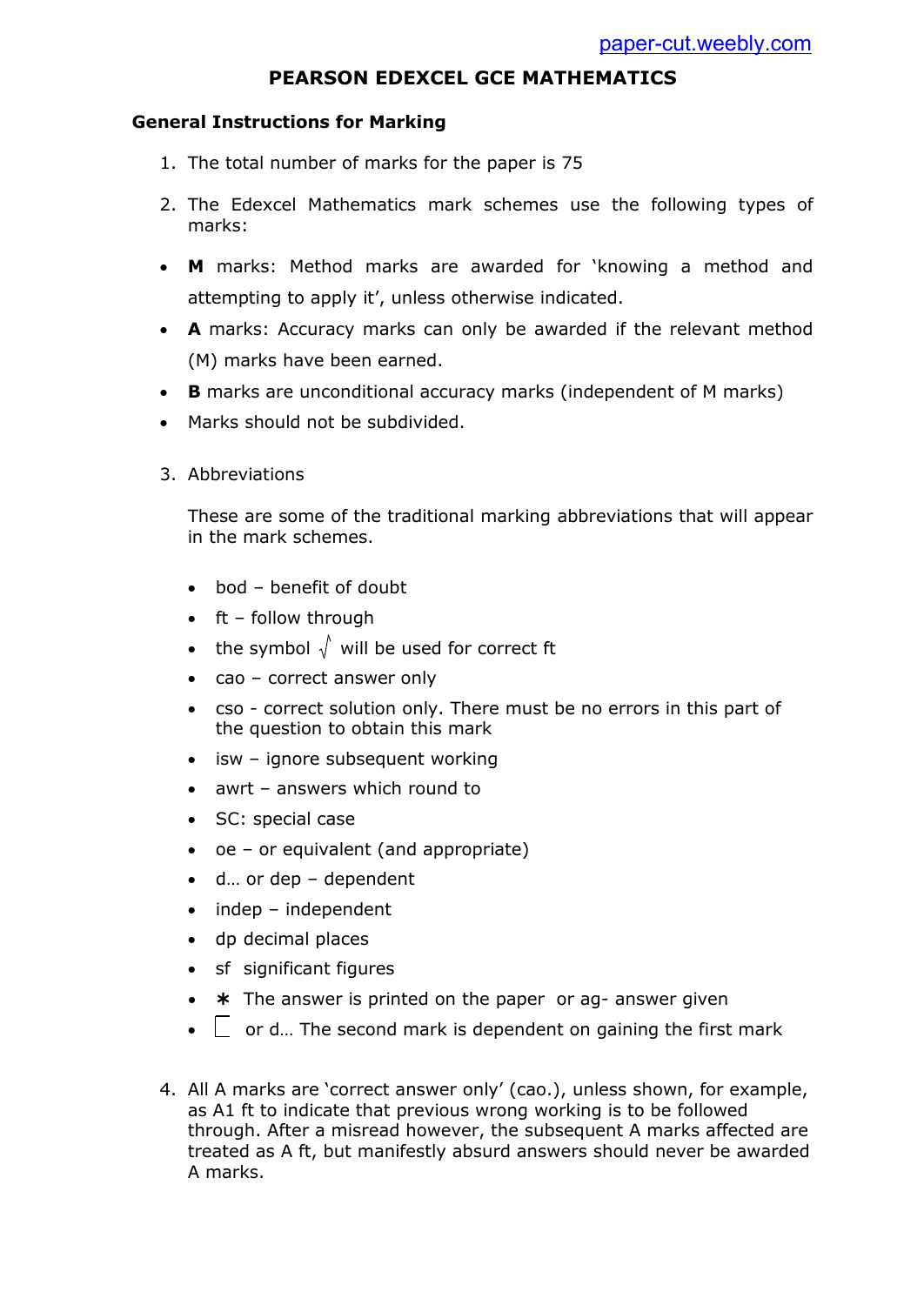- 5. For misreading which does not alter the character of a question or materially simplify it, deduct two from any A or B marks gained, in that part of the question affected.
- 6. If a candidate makes more than one attempt at any question:
	- If all but one attempt is crossed out, mark the attempt which is NOT crossed out.
	- If either all attempts are crossed out or none are crossed out, mark all the attempts and score the highest single attempt.
- 7. Ignore wrong working or incorrect statements following a correct answer.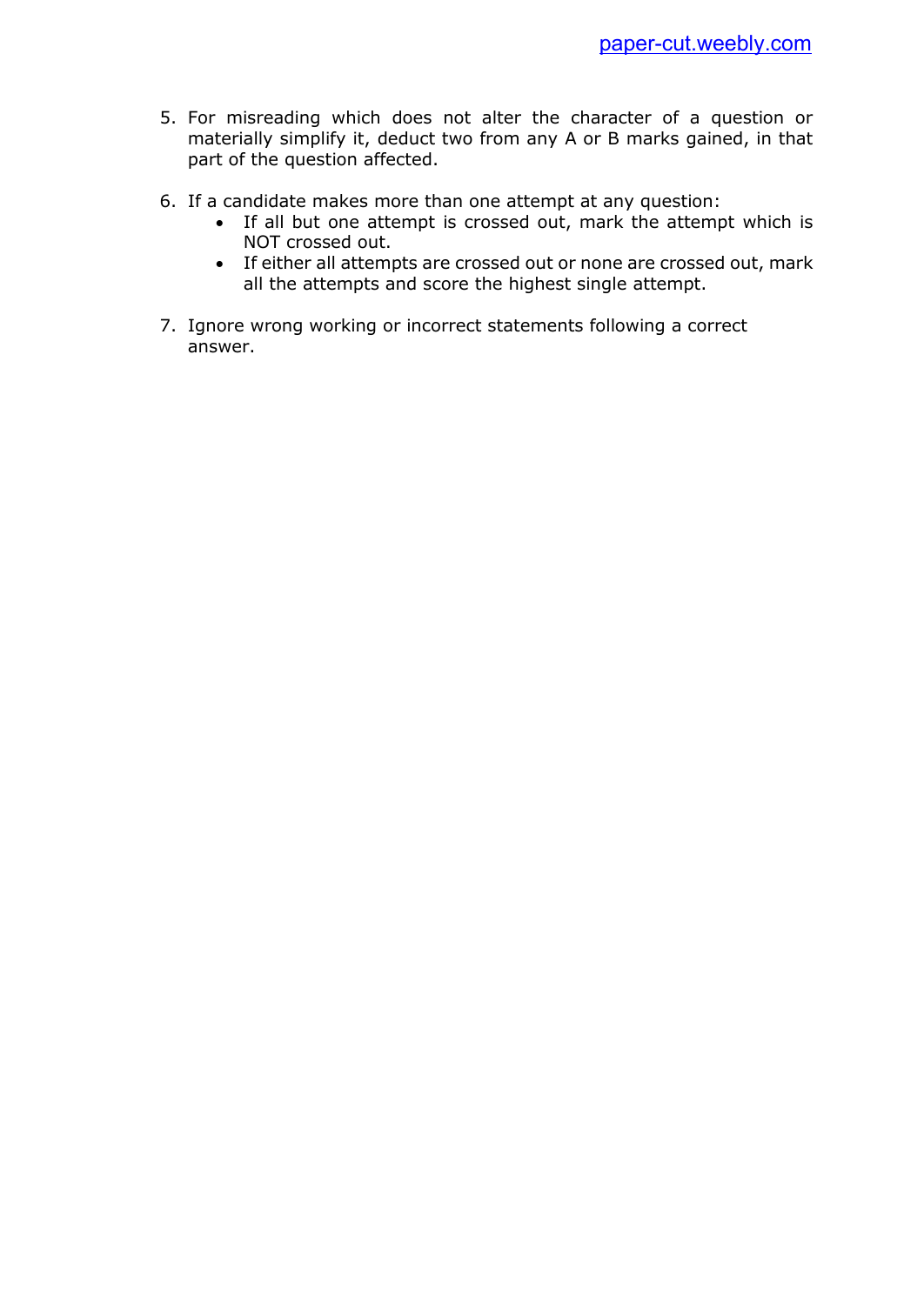# **General Principles for Core Mathematics Marking**

*(But note that specific mark schemes may sometimes override these general principles).* 

## **Method mark for solving 3 term quadratic:**

#### **1. Factorisation**

 $(x^2 + bx + c) = (x + p)(x + q)$ , where  $|pq| = |c|$ , leading to x = ...

 $(ax^2 + bx + c) = (mx + p)(nx + q)$ , where  $|pq| = |c|$  and  $|mn| = |a|$ , leading to  $x = ...$ 

#### **2. Formula**

Attempt to use the correct formula (with values for a, b and c).

#### **3. Completing the square**

Solving 
$$
x^2 + bx + c = 0
$$
:  $\left(x \pm \frac{b}{2}\right)^2 \pm q \pm c = 0$ ,  $q \neq 0$ , leading to  $x = ...$ 

## **Method marks for differentiation and integration:**

#### **1. Differentiation**

Power of at least one term decreased by  $1.(x^n \rightarrow x^{n-1})$ 

#### **2. Integration**

Power of at least one term increased by 1.  $(x^n \rightarrow x^{n+1})$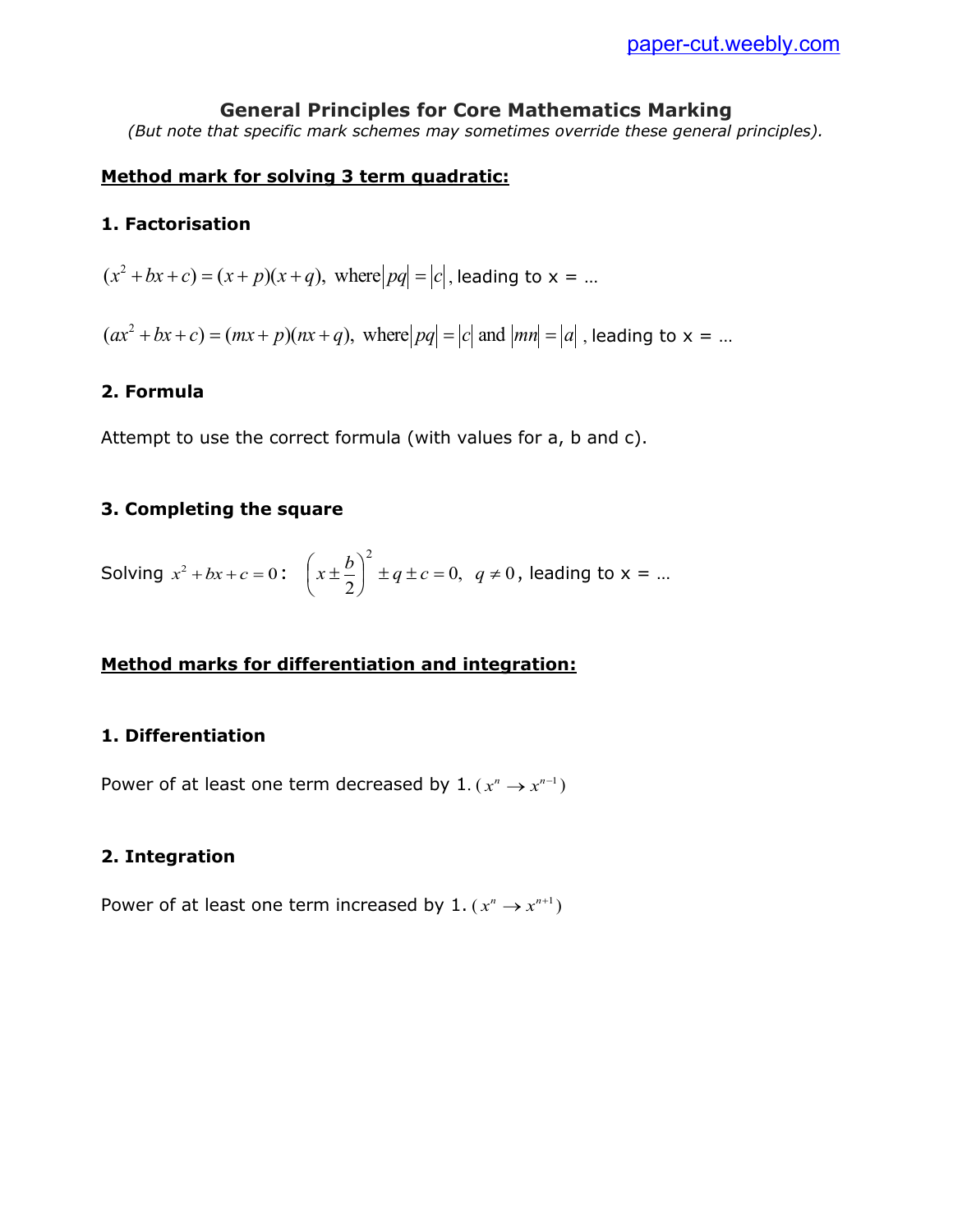# **Use of a formula**

Where a method involves using a formula that has been learnt, the advice given in recent examiners' reports is that the formula should be quoted first.

Normal marking procedure is as follows:

Method mark for quoting a correct formula and attempting to use it, even if there are small errors in the substitution of values.

Where the formula is not quoted, the method mark can be gained by implication from correct working with values, but may be lost if there is any mistake in the working.

## **Exact answers**

Examiners' reports have emphasised that where, for example, an exact answer is asked for, or working with surds is clearly required, marks will normally be lost if the candidate resorts to using rounded decimals.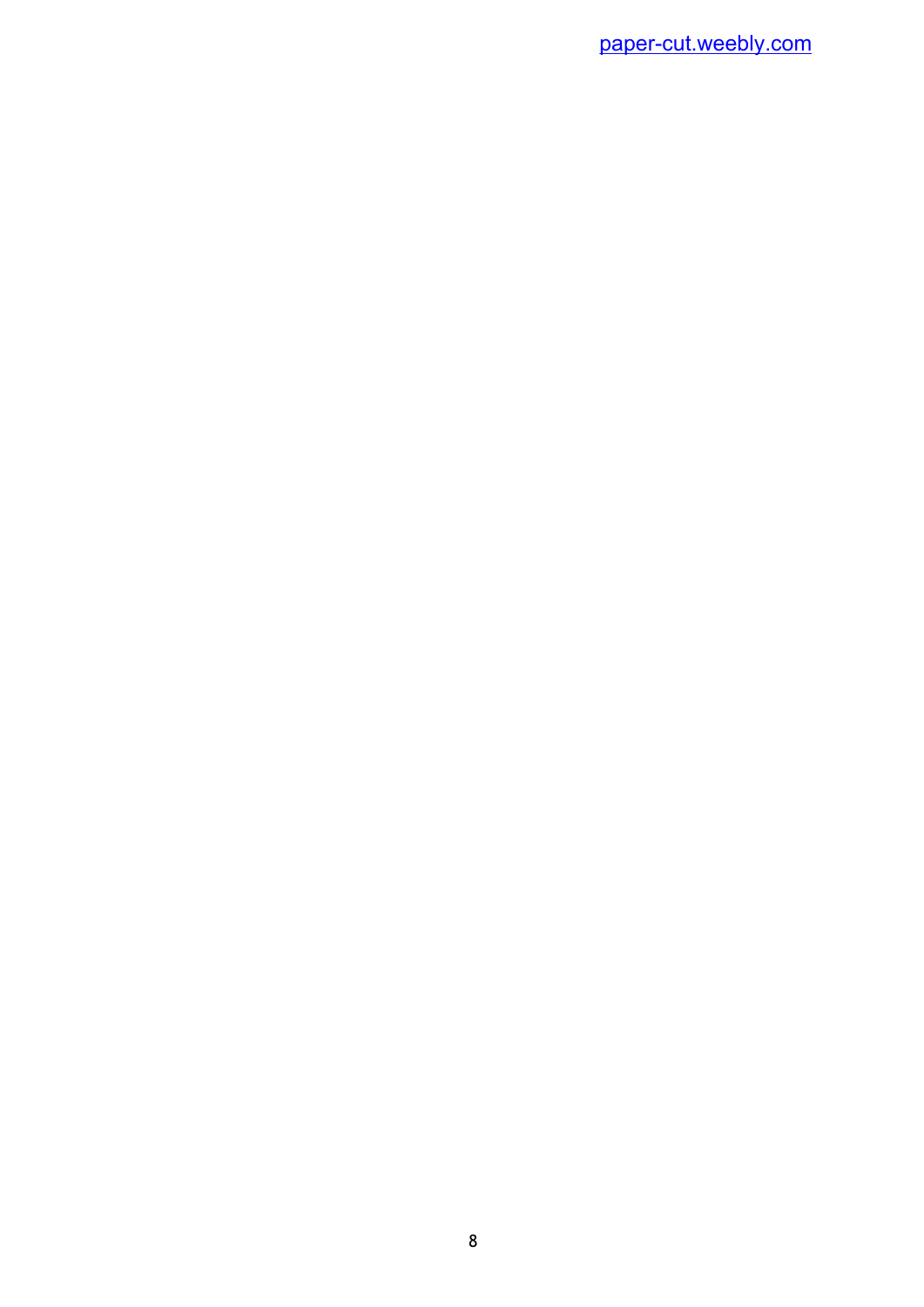| Question<br>Number | Scheme                                                                                                                                                                                                                                                                                                                                       | Marks          |
|--------------------|----------------------------------------------------------------------------------------------------------------------------------------------------------------------------------------------------------------------------------------------------------------------------------------------------------------------------------------------|----------------|
| 1.                 | $\int 2x^5 - \frac{1}{4}x^{-3} - 5 dx$                                                                                                                                                                                                                                                                                                       |                |
|                    | Ignore any spurious integral signs throughout                                                                                                                                                                                                                                                                                                |                |
|                    | Raises any of their powers by 1.<br>E.g. $x^5 \rightarrow x^6$ or $x^{-3} \rightarrow x^{-2}$ or $k \rightarrow kx$<br>or $x^{\text{their }n} \rightarrow x^{\text{their }n+1}$ . Allow the powers<br>$x^n \rightarrow x^{n+1}$<br>to be un-simplified e.g. $x^5 \rightarrow x^{5+1}$ or<br>$x^{-3} \to x^{-3+1}$ or $kx^{0} \to kx^{0+1}$ . | M <sub>1</sub> |
|                    | Any one of the first two terms<br>$2 \times \frac{x^{3+1}}{6}$ or $-\frac{1}{4} \times \frac{x^{3+1}}{2}$<br>correct simplified or un-simplified.                                                                                                                                                                                            | A <sub>1</sub> |
|                    | Any two correct <b>simplified</b> terms.<br>Accept $+\frac{1}{8x^2}$ for $+\frac{1}{8}x^{-2}$ but not $x^1$<br>Two of: $\frac{1}{3}x^6$ , $\frac{1}{8}x^{-2}$ , $-5x$<br>for x. Accept 0.125 for $\frac{1}{8}$ but $\frac{1}{3}$<br>would clearly need to be identified<br>as 0.3 recurring.                                                 | A <sub>1</sub> |
|                    | All correct and simplified and<br>including $+ c$ all on one line.<br>$\frac{1}{3}x^6 + \frac{1}{8}x^{-2} - 5x + c$<br>Accept $+\frac{1}{8x^2}$ for $+\frac{1}{8}x^{-2}$ but not $x^1$<br>for x. Apply is where.                                                                                                                             | A <sub>1</sub> |
|                    |                                                                                                                                                                                                                                                                                                                                              | (4 marks)      |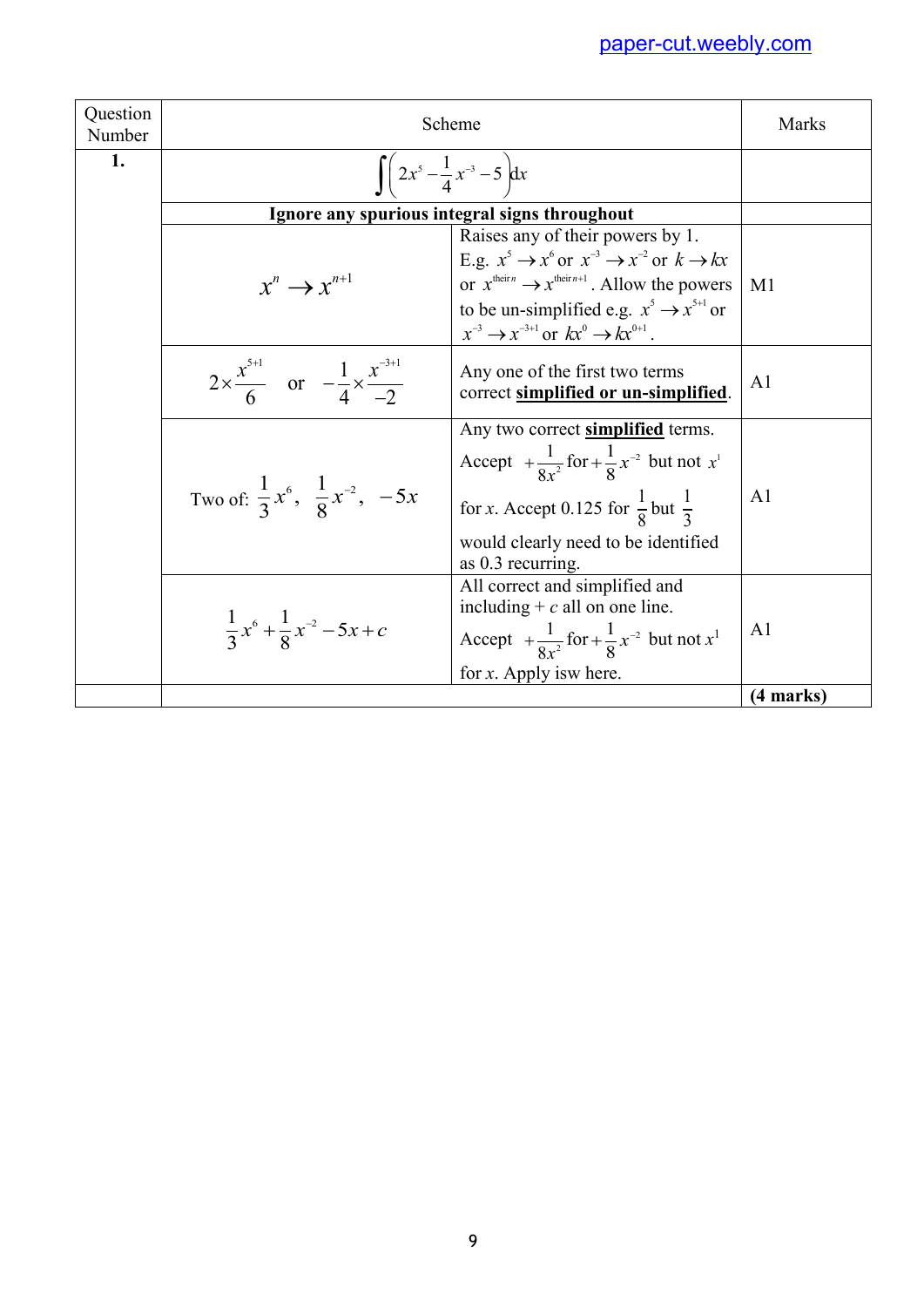| Question<br>Number |                                                                                                                                                                                     | Scheme                                                                                                                                                                                                                                                                                                                                                                                                                                                                 | <b>Marks</b>                  |
|--------------------|-------------------------------------------------------------------------------------------------------------------------------------------------------------------------------------|------------------------------------------------------------------------------------------------------------------------------------------------------------------------------------------------------------------------------------------------------------------------------------------------------------------------------------------------------------------------------------------------------------------------------------------------------------------------|-------------------------------|
| 2.                 |                                                                                                                                                                                     | $y = \sqrt{x} + \frac{4}{\sqrt{x}} + 4 = x^{\frac{1}{2}} + 4x^{-\frac{1}{2}} + 4$                                                                                                                                                                                                                                                                                                                                                                                      |                               |
|                    | $x^n \rightarrow x^{n-1}$                                                                                                                                                           | Decreases any power by 1. Either<br>$x^{\frac{1}{2}} \to x^{-\frac{1}{2}}$ or $x^{-\frac{1}{2}} \to x^{-\frac{3}{2}}$ or $4 \to 0$ or<br>$x^{\text{their }n} \rightarrow x^{\text{their }n-1}$ for fractional <i>n</i> .                                                                                                                                                                                                                                               | M1                            |
|                    | $\left(\frac{dy}{dx} = \right) \frac{1}{2} x^{-\frac{1}{2}} + 4 \times \left(-\frac{1}{2} x^{-\frac{3}{2}}\right)$<br>$\left(=\frac{1}{2}x^{-\frac{1}{2}}-2x^{-\frac{3}{2}}\right)$ | Correct derivative, simplified or un-<br>simplified including indices. E.g.<br>allow $\frac{1}{2}$ -1 for $-\frac{1}{2}$ and allow $-\frac{1}{2}$ -1<br>for $-\frac{3}{2}$                                                                                                                                                                                                                                                                                             | A <sub>1</sub>                |
|                    | $x=8 \Rightarrow \frac{dy}{dx} = \frac{1}{2}8^{-\frac{1}{2}} + 4 \times \frac{1}{2}8^{-\frac{3}{2}}$                                                                                | Attempts to substitute $x = 8$ into<br>their 'changed' (even integrated)<br>expression that is clearly not $y$ . If<br>they attempt algebraic manipulation<br>of their $dy/dx$ before substitution,<br>this mark is still available.                                                                                                                                                                                                                                   | M <sub>1</sub>                |
|                    | $=\frac{1}{2\sqrt{8}}-\frac{2}{(\sqrt{8})^3}=\frac{1}{2\sqrt{8}}-\frac{2}{8\sqrt{8}}=\frac{1}{8\sqrt{2}}=\frac{1}{16}\sqrt{2}$                                                      | B1: $\sqrt{8} = 2\sqrt{2}$ seen or implied<br>anywhere, including from<br>substituting $x = 8$ into y. May be<br>seen explicitly or implied from e.g.<br>$8^{\frac{3}{2}} = 16\sqrt{2}$ or $8^{\frac{5}{2}} = 128\sqrt{2}$ or<br>$4\sqrt{8} = 8\sqrt{2}$<br>A1: cso $\frac{1}{16}\sqrt{2}$ or $\frac{\sqrt{2}}{16}$ and allow<br>rational equivalents for $\frac{1}{16}$ e.g. $\frac{32}{512}$<br>Apply isw so award this mark as<br>soon as a correct answer is seen. | B <sub>1</sub> A <sub>1</sub> |
|                    |                                                                                                                                                                                     |                                                                                                                                                                                                                                                                                                                                                                                                                                                                        | (5 marks)                     |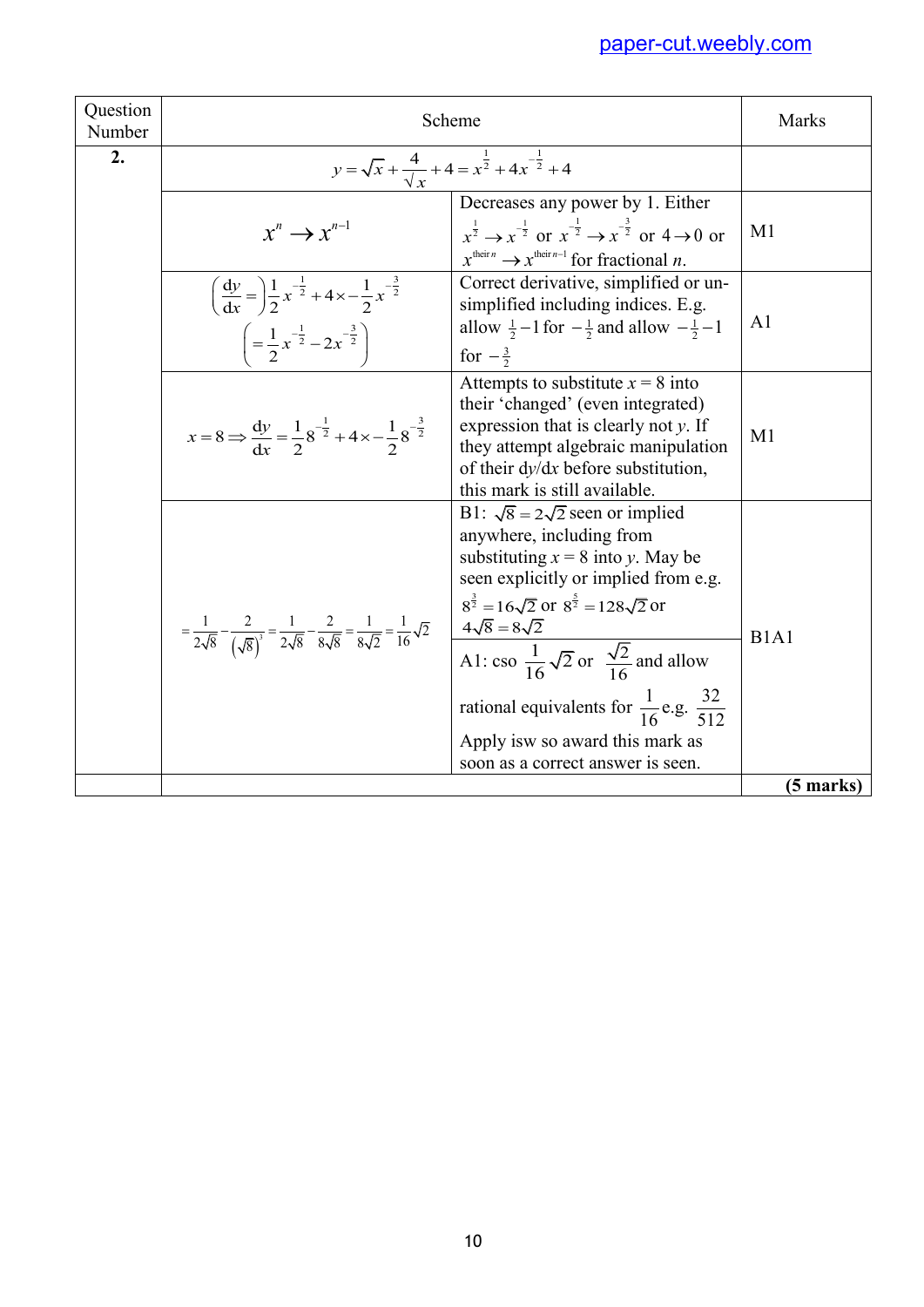| Question<br>Number |                                                                                                                | Scheme                                                                                                                                                                                                                                                                                                        | Marks               |
|--------------------|----------------------------------------------------------------------------------------------------------------|---------------------------------------------------------------------------------------------------------------------------------------------------------------------------------------------------------------------------------------------------------------------------------------------------------------|---------------------|
| 3(a)               | $(a, =) 2k$                                                                                                    | $2k$ only                                                                                                                                                                                                                                                                                                     | B1                  |
|                    | $\left(a_{3} = \right) \frac{k \left( \frac{n \cdot 2k}{r+1} \right)}{n \cdot 2k^{n}}$                         | For substituting their $a_2$ into<br>$a_3 = \frac{k(a_2+1)}{a}$ to find as in terms of<br>just $k$                                                                                                                                                                                                            | M <sub>1</sub>      |
|                    | $(a_{3} =)\frac{2k+1}{2}$                                                                                      | $\left(a_{3} = \right) \frac{2k+1}{2}$ or exact simplified<br>equivalent such as $(a_3 =)k + \frac{1}{2}$ or<br>$\frac{1}{2}(2k+1)$ but not $k+\frac{k}{2k}$ <b>Must be</b><br>seen in (a) but is wonce a correct<br>simplified answer is seen.                                                               | A <sub>1</sub>      |
|                    |                                                                                                                |                                                                                                                                                                                                                                                                                                               | (3)                 |
|                    |                                                                                                                | Note that there are no marks in (b) for using an AP (or GP) sum<br>formula unless their terms do form an AP (or GP).                                                                                                                                                                                          |                     |
| <b>(b)</b>         |                                                                                                                | Writes $1 +$ their $a_2 +$ their $a_3 = 10$ .<br>$\sum_{r=1}^{\infty} a_r = 10 \Rightarrow 1 + 2k + \frac{2k+1}{2} = 10 \quad \text{E.g. } 1 + 2k + \frac{2k^2 + k}{2k} = 10.$ Must be a<br>correct follow through equation in<br>terms of $k$ only.                                                          | M1                  |
|                    | $\Rightarrow$ 2+4k + 2k + 1 = 20 $\Rightarrow$ k =<br>or e.g.<br>$\Rightarrow 6k^2 - 17k = 0 \Rightarrow k = $ | Solves their equation in $k$ which has<br>come from the sum of 3 terms = $10$ ,<br>and reaches $k = $ Condone poor<br>algebra but if a quadratic is obtained<br>then the usual rules apply for<br>solving – see General Principles.<br>(Note that it does not need to be a 3-<br>term quadratic in this case) | M1                  |
|                    | $(k=)\frac{17}{6}$                                                                                             | $k = \frac{17}{6}$ or exact equivalent e.g. $2\frac{5}{6}$<br>Do <b>not</b> allow $k = \frac{8.5}{3}$ or $k = \frac{17}{3}$<br>Ignore any reference to $k = 0$ .<br>Allow 2.83 recurring as long as the<br>recurring is clearly indicated e.g. a<br>dot over the 3.                                           | A <sub>1</sub>      |
|                    |                                                                                                                |                                                                                                                                                                                                                                                                                                               | (3)                 |
|                    |                                                                                                                |                                                                                                                                                                                                                                                                                                               | $(6 \text{ marks})$ |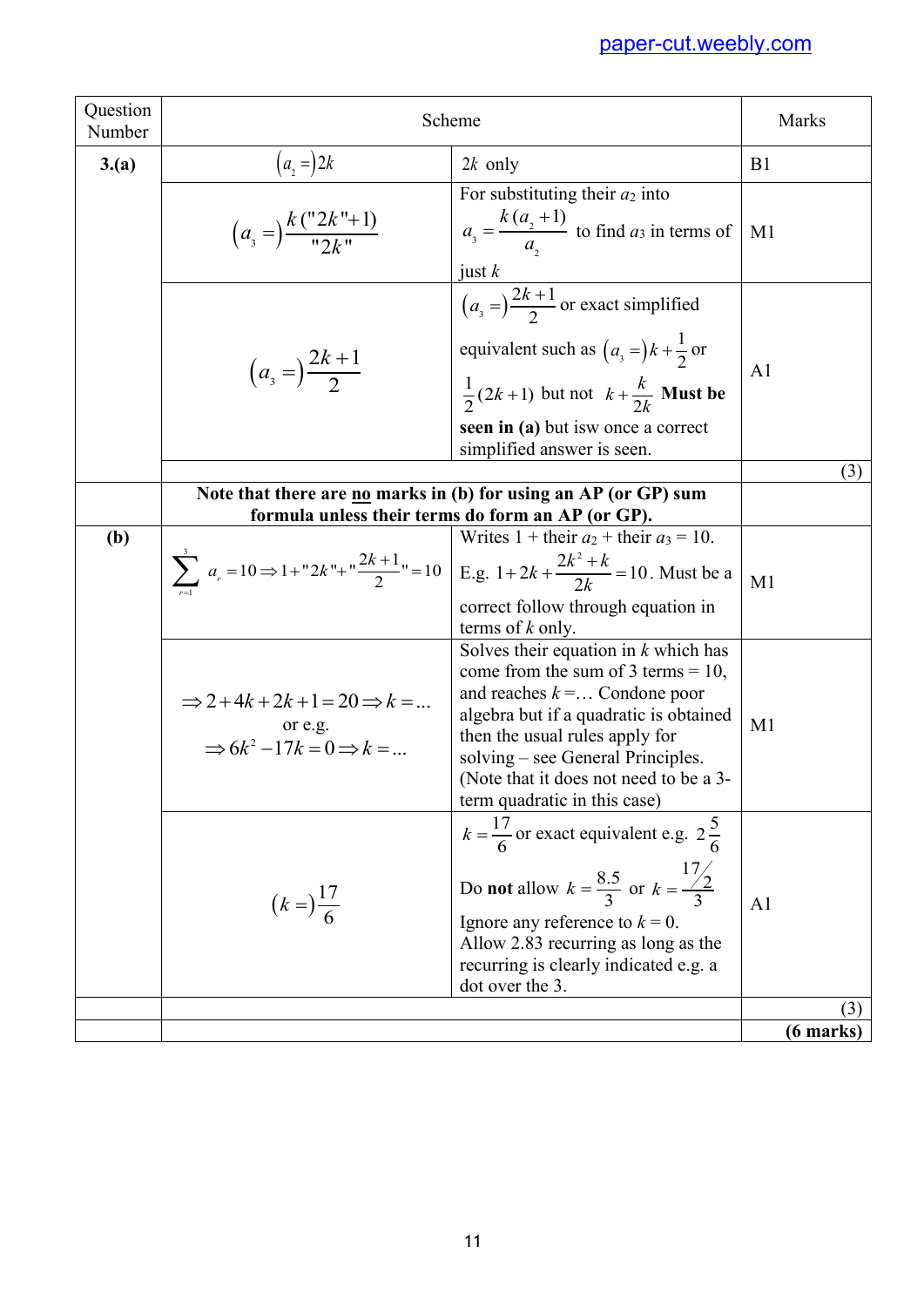| Question<br>Number |                                                                                                                                                                                                                               | Scheme                                                                                                                                                                                                                                                                                                                                                                           | Marks          |
|--------------------|-------------------------------------------------------------------------------------------------------------------------------------------------------------------------------------------------------------------------------|----------------------------------------------------------------------------------------------------------------------------------------------------------------------------------------------------------------------------------------------------------------------------------------------------------------------------------------------------------------------------------|----------------|
| 4. (a)             | $206 = 140 + (12 - 1) \times d \implies d = $                                                                                                                                                                                 | Uses $206 = 140 + (12 - 1) \times d$ and<br>proceeds as far as $d = $                                                                                                                                                                                                                                                                                                            | M1             |
|                    | $(d=)6$                                                                                                                                                                                                                       | Correct answer only can score both<br>marks.                                                                                                                                                                                                                                                                                                                                     | A <sub>1</sub> |
|                    |                                                                                                                                                                                                                               |                                                                                                                                                                                                                                                                                                                                                                                  | (2)            |
| (b)                | $S_{12} = \frac{12}{2} (140 + 206)$ or<br>$S_{12} = \frac{12}{2} (2 \times 140 + (12 - 1) \times 6^{\circ})$ or<br>$S_{11} = \frac{11}{2} (140 + 206 - "6")$ or<br>$S_{11} = \frac{11}{2} (2 \times 140 + (11 - 1) \times 5)$ | Attempts $S_n = \frac{n}{2}(a+l)$ or<br>$S_n = \frac{n}{2}(2a + (n-1)d)$ with $n = 12$ ,<br>$a = 140, l = 206, d = 6$ WAY 1<br><b>Or</b><br>Attempts $S_n = \frac{n}{2}(a+l)$ or<br>$S_n = \frac{n}{2}(2a + (n-1)d)$ with $n = 11$ ,<br>$a = 140, l = 206 - 6, d = 6$ WAY2<br>If they are using<br>$S_n = \frac{n}{2}(2a + (n-1)d)$ , the <i>n</i> must<br>be used consistently. | M1             |
|                    | $S = 2076$ WAY1<br>or<br>$S = 1870$ WAY 2                                                                                                                                                                                     | Correct sum (may be implied)                                                                                                                                                                                                                                                                                                                                                     | A <sub>1</sub> |
|                    | $(52-12)\times 206 = $<br>or $(52-11) \times 206$ =                                                                                                                                                                           | Attempts to find $(52-12) \times 206$ or<br>$(52-11)\times 206$ . Does <b>not</b> have to be<br>consistent with their $n$ used for the<br>first Method mark.                                                                                                                                                                                                                     | M <sub>1</sub> |
|                    | Total = "2076"+ "8240" =<br>(WAY1)<br>or<br>Total = "1870"+ "8446" =<br>(WAY2)                                                                                                                                                | Attempts to find the total by adding<br>the sum to 12 terms with $(52 - 12)$<br>lots of 206 or attempts to find the<br>total by adding the sum to 11 terms<br>with (52 - 11) lots of 206. I.e.<br>consistency is now required for this<br>mark. Dependent on both previous<br>method marks.                                                                                      | ddM1           |
|                    | 10316                                                                                                                                                                                                                         | cao                                                                                                                                                                                                                                                                                                                                                                              | A <sub>1</sub> |
|                    |                                                                                                                                                                                                                               |                                                                                                                                                                                                                                                                                                                                                                                  | (5)            |
|                    |                                                                                                                                                                                                                               |                                                                                                                                                                                                                                                                                                                                                                                  | (7 marks)      |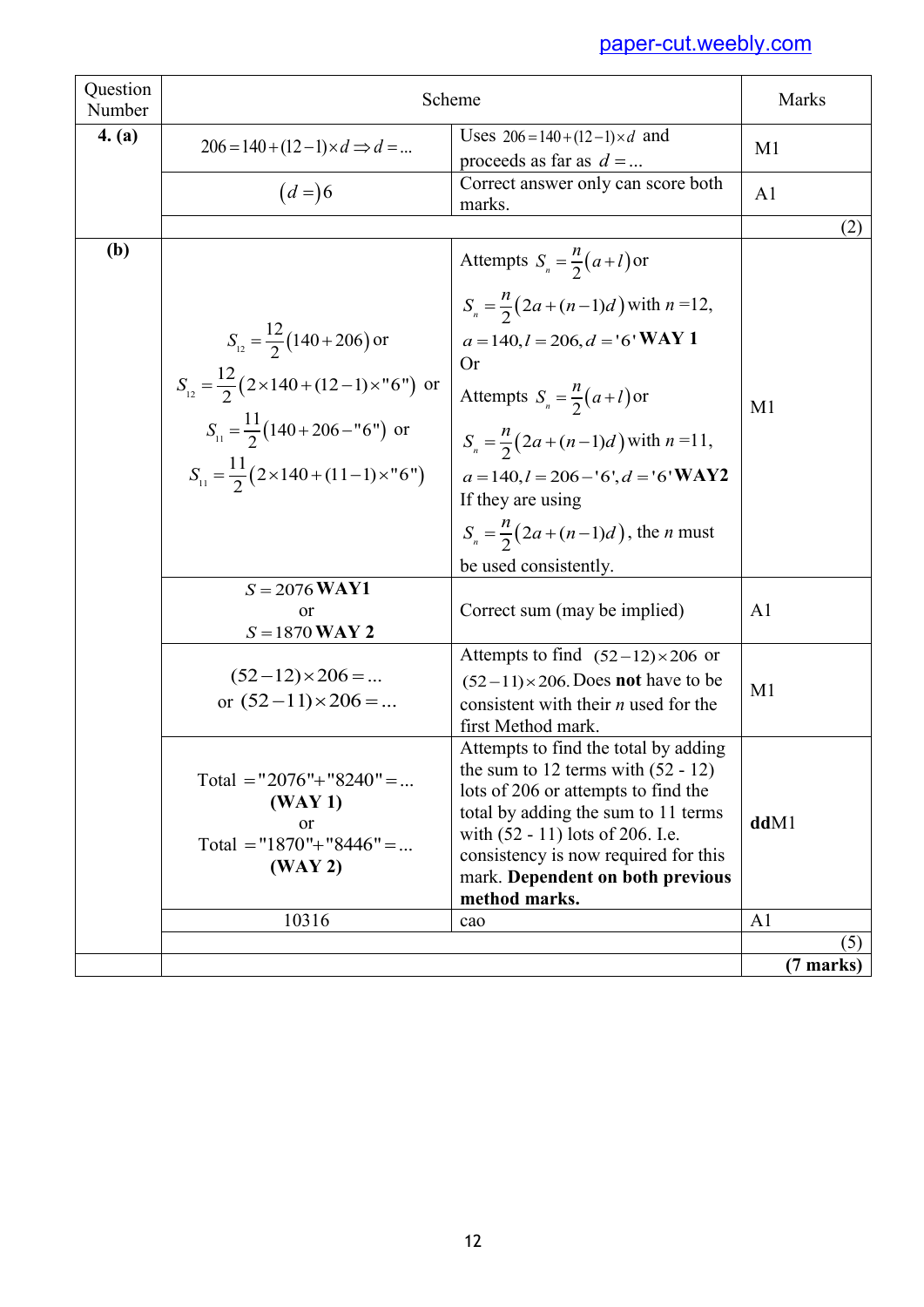|                                                                                                        |      |      |                |      | Listing in $(b)$ : |          |       |                                                         |                                                                                                    |  |
|--------------------------------------------------------------------------------------------------------|------|------|----------------|------|--------------------|----------|-------|---------------------------------------------------------|----------------------------------------------------------------------------------------------------|--|
| Week                                                                                                   |      | 1    | $\overline{2}$ | 3    | 4                  | 5.       | 6     | 7                                                       |                                                                                                    |  |
| <b>Bicycles</b>                                                                                        |      | 140  | 146            | 152  | 158                | 164      | 170   | 176                                                     |                                                                                                    |  |
| Total                                                                                                  |      | 140  | 286            | 438  | 596                | 760      | 930   | 1106                                                    |                                                                                                    |  |
|                                                                                                        |      |      |                |      |                    |          |       |                                                         |                                                                                                    |  |
| 8                                                                                                      | 9    | 10   | 11             | 12   | 13                 |          | 52    |                                                         |                                                                                                    |  |
| 182                                                                                                    | 188  | 194  | 200            | 206  | 206                | $\cdots$ | 206   |                                                         |                                                                                                    |  |
| 1288                                                                                                   | 1476 | 1670 | 1870           | 2076 | 2282               | $\cdots$ | 10316 |                                                         |                                                                                                    |  |
| 140 and their d up to $140 + 11d$ or $140 + 10d$ .<br>A1: $S = 2076$ or 1870<br>Then follow the scheme |      |      |                |      |                    |          |       |                                                         |                                                                                                    |  |
|                                                                                                        |      |      |                |      |                    |          |       | Special case in (b) – Treats as single AP with $n = 52$ |                                                                                                    |  |
| $S_n = \frac{52}{2} (2 \times 140 + (52 - 1) \times 6^{n}) = 15236$ Scores 11000                       |      |      |                |      |                    |          |       |                                                         |                                                                                                    |  |
|                                                                                                        |      |      |                |      |                    |          |       |                                                         | <b>M1:</b> $S_n = \frac{n}{2}(2a + (n-1)d)$ with $n = 52$ , $a = 140$ , $d =$ "6" <b>A1:</b> 15236 |  |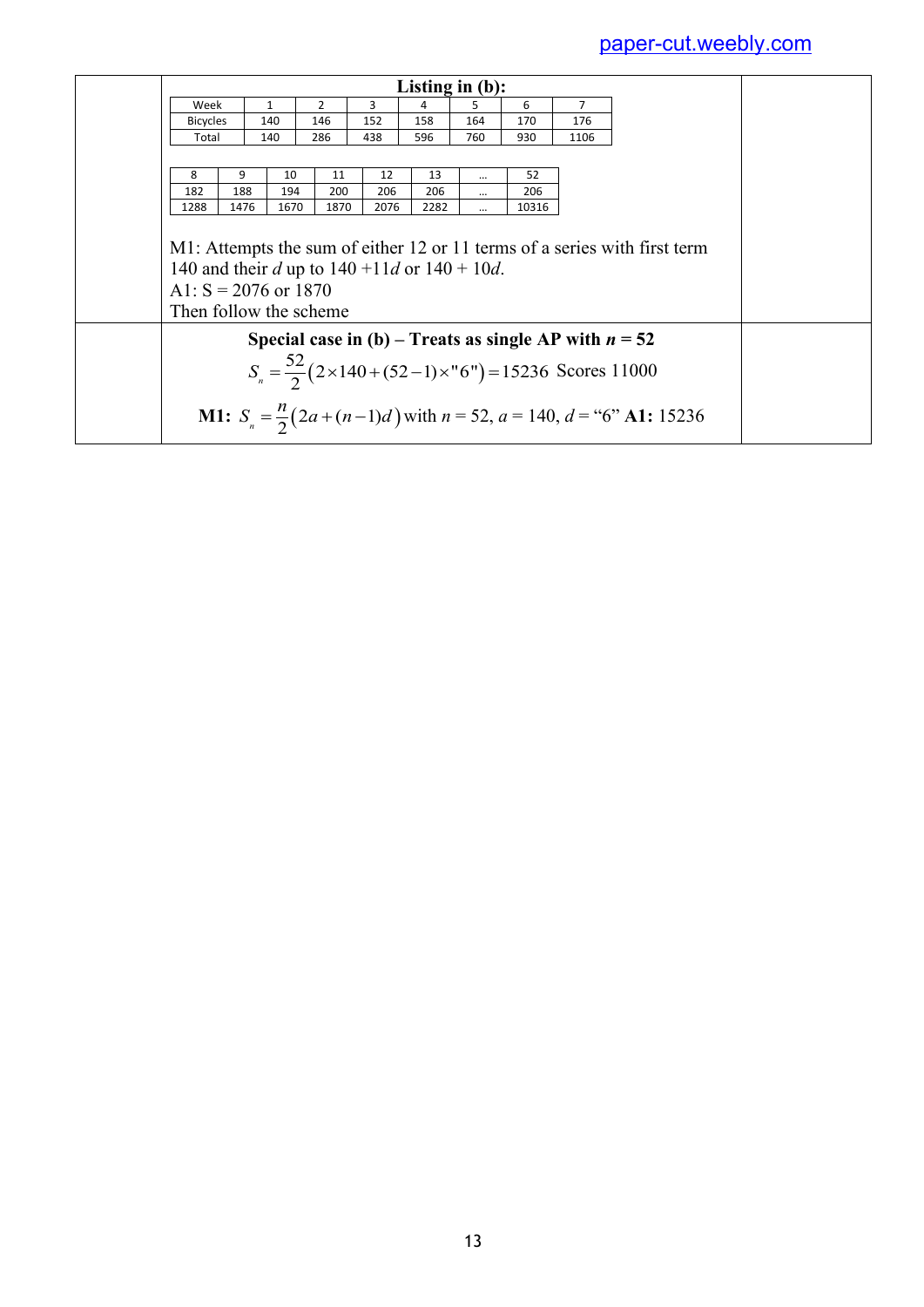| Question<br>Number | Scheme                                       |                                                                                                                                                                                                                                                                                                                                                                                                                                                                                                                                                                   | Marks                         |
|--------------------|----------------------------------------------|-------------------------------------------------------------------------------------------------------------------------------------------------------------------------------------------------------------------------------------------------------------------------------------------------------------------------------------------------------------------------------------------------------------------------------------------------------------------------------------------------------------------------------------------------------------------|-------------------------------|
| 5(a)               | $f(x)=(x-4)^2+3$                             | M1: $f(x) = (x \pm 4)^2 \pm \alpha$ , $\alpha \neq 0$<br>(where $\alpha$ is a single number or a<br>numerical expression $\neq 0$ )<br>A1: Allow $(x+^{-}4)^2 + 3$ and ignore<br>any spurious "= $0$ "                                                                                                                                                                                                                                                                                                                                                            | M <sub>1</sub> A <sub>1</sub> |
|                    | Allow $a = -4$ , $b = 3$ to score both marks |                                                                                                                                                                                                                                                                                                                                                                                                                                                                                                                                                                   |                               |
| (b)                | (0,<br>$ 9\rangle$                           | B1: U shape anywhere even with no<br>axes. Do not allow a "V" shape i.e.<br>with an obvious vertex.<br>B1: $P(0, 19)$ . Allow $(0, 19)$ or just<br>19 marked in the correct place as<br>long as the curve (or straight line)<br>passes through or touches here and<br>allow $(19, 0)$ as long as it is marked<br>in the correct place. Correct<br>coordinates may be seen in the body<br>of the script as long as the curve (or<br>straight line) passes through or<br>touches here. If there is any<br>ambiguity, the sketch has<br>precedence. (There must be a | (2)<br>B1<br>B1               |
|                    |                                              | sketch to score this mark)<br>B1: $Q(4, 3)$ . Correct coordinates<br>that can be scored without a sketch<br>but if a sketch is drawn then it must<br>have a minimum in the first<br>quadrant and no other turning<br>points. May be seen in the body of<br>the script. If there is any ambiguity,<br>the sketch has precedence. Allow<br>this mark if 4 is clearly marked on<br>the x-axis below the minimum and $3$<br>is marked clearly on the y-axis and<br>corresponds to the minimum,                                                                        | B1                            |
|                    |                                              |                                                                                                                                                                                                                                                                                                                                                                                                                                                                                                                                                                   | (3)                           |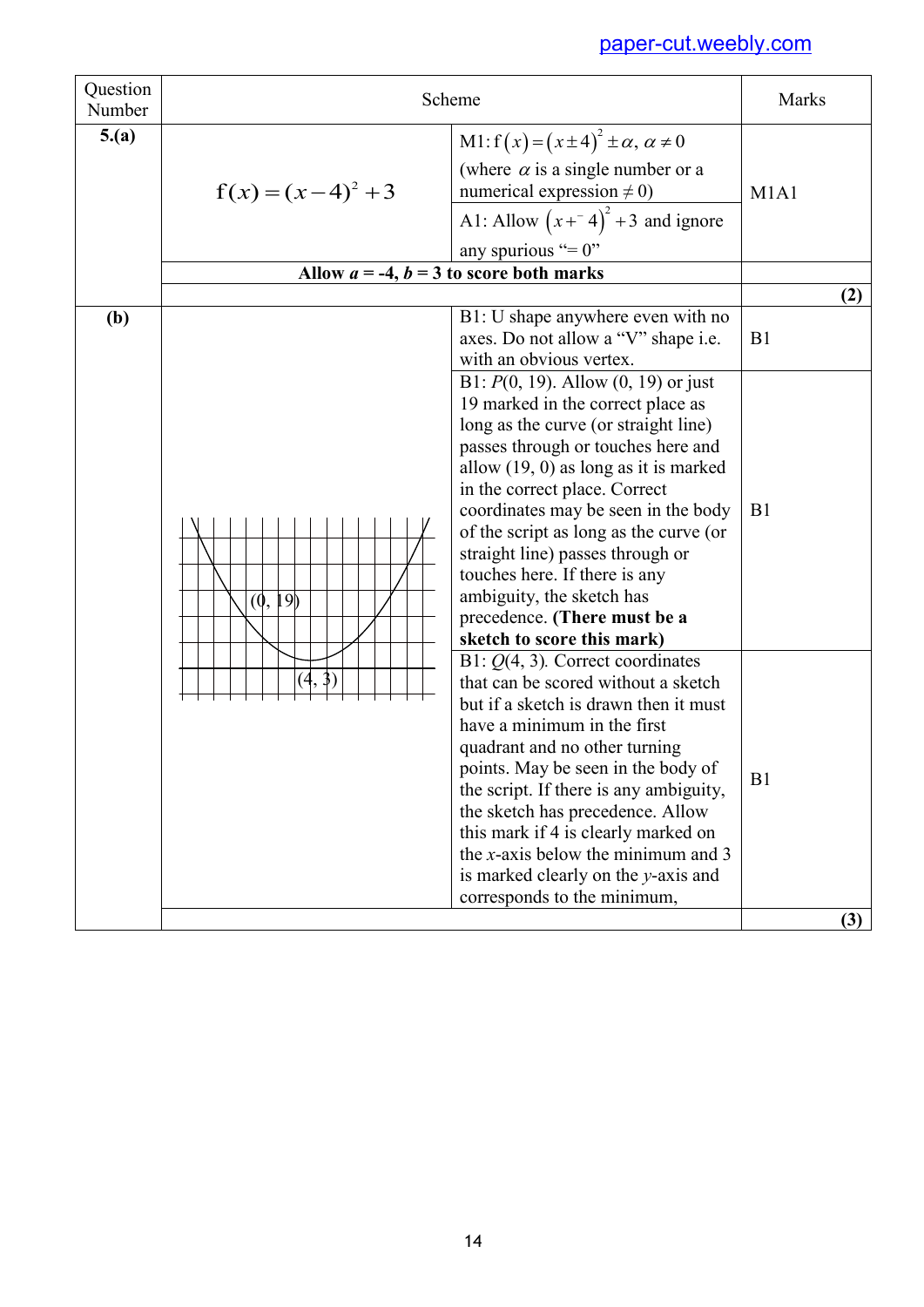| (c) | $PQ^{2} = (0-4)^{2} + (19-3)^{2}$                                               | <b>Correct</b> use of Pythagoras'<br>Theorem on 2 points of the form<br>$(0, p)$ and $(q, r)$ where $q \neq 0$ and<br>$p \neq r$ with p, q and r numeric.                                                                    | M1             |
|-----|---------------------------------------------------------------------------------|------------------------------------------------------------------------------------------------------------------------------------------------------------------------------------------------------------------------------|----------------|
|     | $PQ = \sqrt{4^2 + 16^2}$                                                        | Correct un-simplified numerical<br>expression for $PQ$ including the<br>square root. This must come from<br>a correct $P$ and $Q$ . Allow e.g<br>$PQ = \sqrt{(0-4)^2 + (19-3)^2}$ .<br>Allow $\pm \sqrt{(0-4)^2 + (19-3)^2}$ | A <sub>1</sub> |
|     | $PO = 4\sqrt{17}$                                                               | Cao and cso i.e. This must come<br>from a correct $P$ and $Q$ .                                                                                                                                                              | A <sub>1</sub> |
|     | Note that it is possible to obtain the correct value for PQ from (-4,3) and     |                                                                                                                                                                                                                              |                |
|     | $(0, 19)$ and e.g. $(0, 13)$ and $(4, -3)$ but the A marks in $(c)$ can only be |                                                                                                                                                                                                                              |                |
|     | awarded for the correct P and Q.                                                |                                                                                                                                                                                                                              |                |
|     |                                                                                 |                                                                                                                                                                                                                              | (3)            |
|     |                                                                                 |                                                                                                                                                                                                                              | (8 marks)      |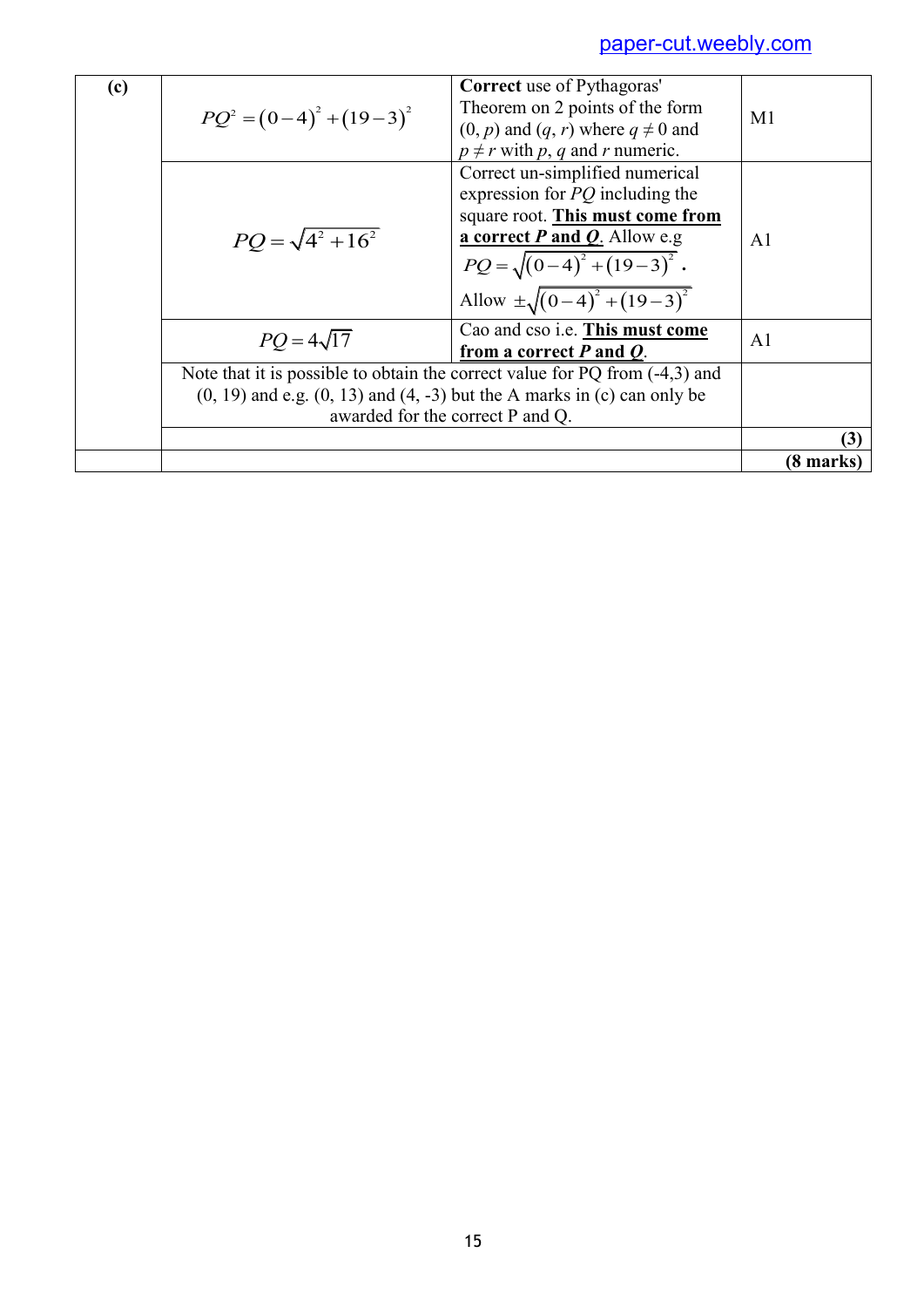| Question<br>Number |                                                                              | Scheme                                                                                                                                                                                                                                                                                                                                                     | Marks |  |
|--------------------|------------------------------------------------------------------------------|------------------------------------------------------------------------------------------------------------------------------------------------------------------------------------------------------------------------------------------------------------------------------------------------------------------------------------------------------------|-------|--|
| 6(a)               | Replaces $2^{2x+1}$ with $2^{2x} \times 2$<br>or                             | Uses the addition or power law of<br>indices on $2^{2x}$ or $2^{2x+1}$ . E.g.                                                                                                                                                                                                                                                                              |       |  |
|                    | states $2^{2x+1} = 2^{2x} \times 2$                                          | $2^{x} \times 2^{x} = 2^{2x}$ or $(2^{x})^{2} = 2^{2x}$ or                                                                                                                                                                                                                                                                                                 | M1    |  |
|                    | or                                                                           | $2^{2x+1} = 2 \times 2^{2x}$ or $2^{x+0.5} = 2^x \times \sqrt{2}$                                                                                                                                                                                                                                                                                          |       |  |
|                    | states $(2^{x})^{2} = 2^{2x}$                                                | or $2^{2x+1} = (2^{x+0.5})^2$ .                                                                                                                                                                                                                                                                                                                            |       |  |
|                    | $2^{2x+1}$ – $17 \times 2^x + 8 = 0$<br>$\Rightarrow 2v^2-17v+8=0^*$         | Cso. Complete proof that includes<br>explicit statements for the addition<br>and power law of indices on $2^{2x+1}$<br>with no errors. The equation needs<br>to be as printed including the "= $0$ ".<br>If they work backwards, they do not<br>need to write down the printed<br>answer first but must end with the<br>version in $2^x$ including $= 0$ . | $A1*$ |  |
|                    | The following are examples of acceptable proofs.                             |                                                                                                                                                                                                                                                                                                                                                            |       |  |
|                    |                                                                              | $2^{2x+1} = (2^{x+0.5})^2 = (2^x \sqrt{2})^2 = (y\sqrt{2})^2 = 2y^2$                                                                                                                                                                                                                                                                                       |       |  |
|                    | $\Rightarrow 2^{2x+1} - 17(2^{x}) + 8 = 2y^{2} - 17y + 8 = 0$                |                                                                                                                                                                                                                                                                                                                                                            |       |  |
|                    | $2v^2 = 2 \times 2^x \times 2^x = 2^{2x+1}$                                  |                                                                                                                                                                                                                                                                                                                                                            |       |  |
|                    |                                                                              | $\Rightarrow 2^{2x+1} - 17(2^{x}) + 8 = 2y^{2} - 17y + 8 = 0$                                                                                                                                                                                                                                                                                              |       |  |
|                    | $2y^2-17y+8=0 \Rightarrow 2(2^x)^2-17(2^x)+8=0$                              |                                                                                                                                                                                                                                                                                                                                                            |       |  |
|                    |                                                                              | $\Rightarrow 2 \times 2^{2x} - 17(2^{x}) + 8 = 0 \Rightarrow 2^{2x+1} - 17(2^{x}) + 8 = 0$                                                                                                                                                                                                                                                                 |       |  |
|                    | $2^{2x+1} = 2 \times 2^{2x} \Rightarrow 2 \times 2^{2x} - 17(2^{x}) + 8 = 0$ |                                                                                                                                                                                                                                                                                                                                                            |       |  |
|                    |                                                                              | $\Rightarrow 2v^2-17v+8=0$                                                                                                                                                                                                                                                                                                                                 |       |  |
|                    |                                                                              | Scores M1A0 as $2^{2x} = (2^x)^2$ has not been shown explicitly                                                                                                                                                                                                                                                                                            |       |  |
|                    | <b>Special Case:</b>                                                         |                                                                                                                                                                                                                                                                                                                                                            |       |  |
|                    | $2^{2x+1} = 2^1 \times (2^x)^2$ or $2^{2x+1} = (2^x)^2 \times 2^1$           | With or without the multiplication signs and with no subsequent                                                                                                                                                                                                                                                                                            |       |  |
|                    |                                                                              | explicit evidence of the power law scores M1A0                                                                                                                                                                                                                                                                                                             |       |  |
|                    |                                                                              | <b>Example of insufficient working:</b>                                                                                                                                                                                                                                                                                                                    |       |  |
|                    |                                                                              | $2^{2x+1} = 2(2^x)^2 = 2y^2$                                                                                                                                                                                                                                                                                                                               |       |  |
|                    |                                                                              | scores no marks as neither rule has been shown explicitly.                                                                                                                                                                                                                                                                                                 | (2)   |  |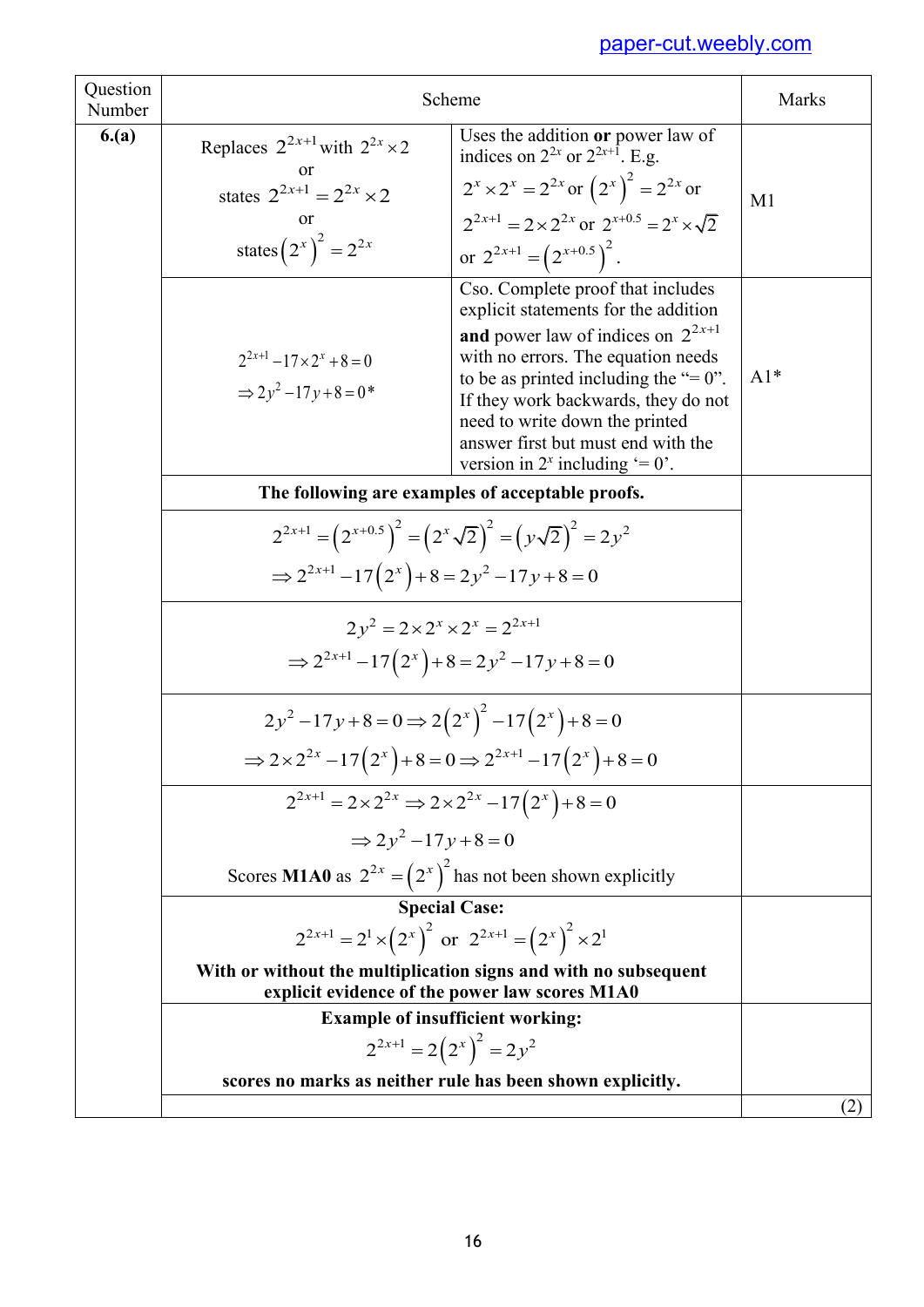| (b) | $2y^2-17y+8=0 \Rightarrow (2y-1)(y-8)(=0) \Rightarrow y=$                                |                                                                                                                                                                                                                                                        |                    |
|-----|------------------------------------------------------------------------------------------|--------------------------------------------------------------------------------------------------------------------------------------------------------------------------------------------------------------------------------------------------------|--------------------|
|     |                                                                                          | or                                                                                                                                                                                                                                                     |                    |
|     | $2(2^x)^2 - 17(2^x) + 8 = 0 \Rightarrow (2(2^x) - 1)((2^x) - 8)(= 0) \Rightarrow 2^x = $ |                                                                                                                                                                                                                                                        |                    |
|     |                                                                                          | Solves the <b>given</b> quadratic either in terms of y or in terms of $2^x$<br>See General Principles for solving a 3 term quadratic                                                                                                                   | M1                 |
|     |                                                                                          | Note that completing the square on e.g. $y^2 - \frac{17}{2}y + 4 = 0$ requires                                                                                                                                                                         |                    |
|     | $\left(y \pm \frac{17}{4}\right)^2 \pm q \pm 4 = 0 \Rightarrow y = $                     |                                                                                                                                                                                                                                                        |                    |
|     | $(y=)\frac{1}{2}, 8$ or $(2^{x}=\frac{1}{2}, 8)$                                         | Correct values                                                                                                                                                                                                                                         | A <sub>1</sub>     |
|     | $\Rightarrow 2^x = \frac{1}{2}, 8 \Rightarrow x = -1, 3$                                 | M1: Either finds one correct value<br>of x for their $2^x$ or obtains a correct<br>numerical expression in terms of<br>logs e.g. for $k > 0$<br>$2^{x} = k \implies x = \log_{2} k$ or $\frac{\log k}{\log 2}$<br>A1: $x = -1, 3$ only. Must be values | M1A1               |
|     |                                                                                          | of $x$ .                                                                                                                                                                                                                                               |                    |
|     |                                                                                          |                                                                                                                                                                                                                                                        | $\left( 4 \right)$ |
|     |                                                                                          |                                                                                                                                                                                                                                                        | (6 marks)          |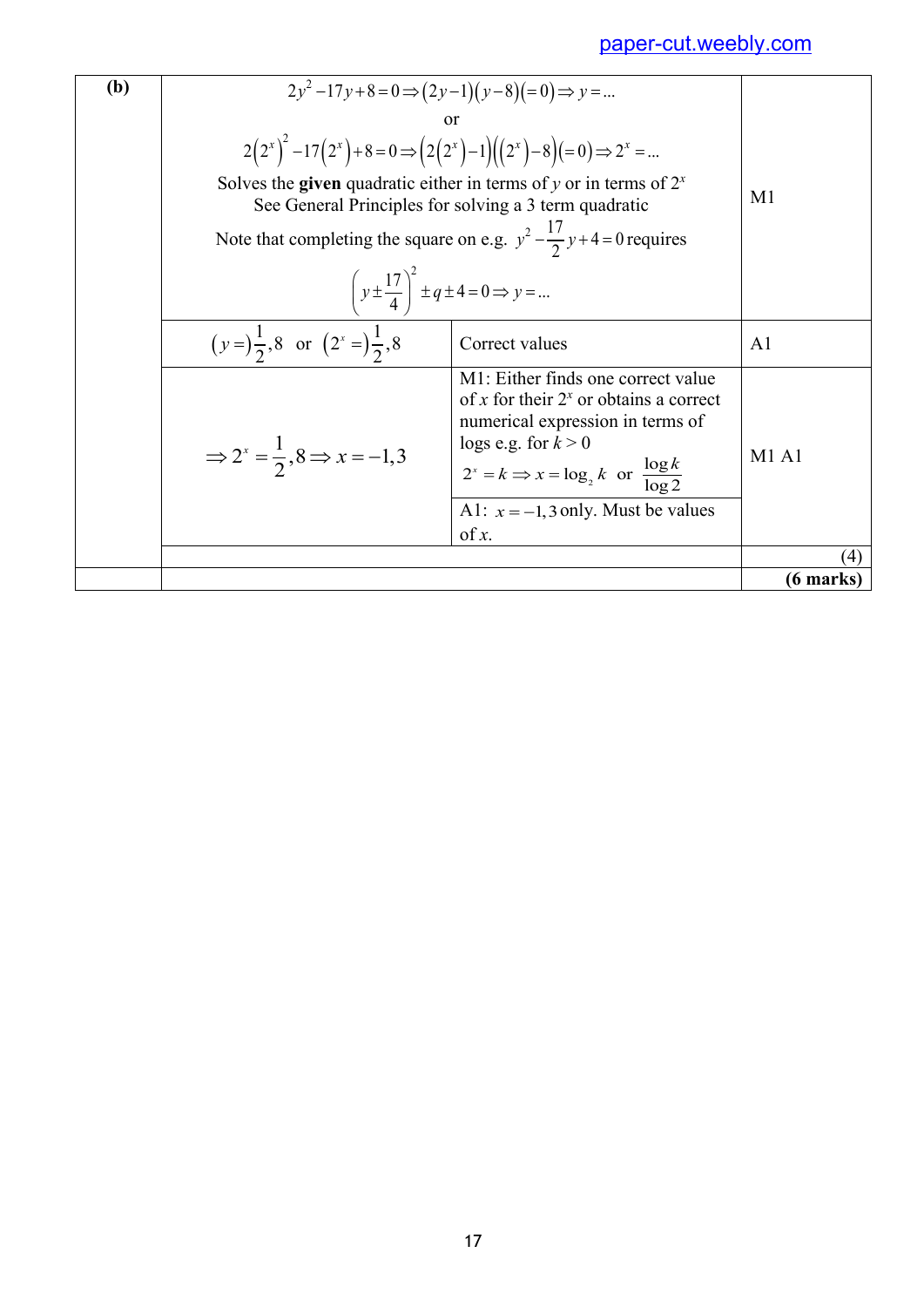| Question<br>Number |                                                                                                                 | Scheme                                                                                                                                                                                                                                                                                                                                                                                                                                                                                                     | Marks                 |
|--------------------|-----------------------------------------------------------------------------------------------------------------|------------------------------------------------------------------------------------------------------------------------------------------------------------------------------------------------------------------------------------------------------------------------------------------------------------------------------------------------------------------------------------------------------------------------------------------------------------------------------------------------------------|-----------------------|
| 7.(a)              | $f'(4) = 30 + \frac{6 - 5 \times 4^2}{\sqrt{4}}$                                                                | Attempts to substitutes $x = 4$ into<br>$f'(x) = 30 + \frac{6 - 5x^2}{\sqrt{x}}$ or their<br>algebraically manipulated $f'(x)$                                                                                                                                                                                                                                                                                                                                                                             | M <sub>1</sub>        |
|                    | $f'(4) = -7$                                                                                                    | Gradient = $-7$                                                                                                                                                                                                                                                                                                                                                                                                                                                                                            | A <sub>1</sub>        |
|                    | $y-(-8) = -7 \times (x-4)$<br>$y =$ " $-7$ " $x + c \implies -8 =$ " $-7$ " $\times$ 4 + c<br>$\Rightarrow$ c = | Attempts an equation of a tangent<br>using their numeric $f'(4)$ which has<br>come from substituting $x = 4$ into<br>the given $f'(x)$ or their algebraically<br>manipulated $f'(x)$ and $(4,-8)$ with<br>the 4 and -8 correctly placed. If<br>using $y = mx + c$ , must reach as far<br>as $c = \dots$                                                                                                                                                                                                    | M <sub>1</sub>        |
|                    | $y = -7x + 20$                                                                                                  | Cao. Allow $y = 20 - 7x$ and allow<br>the " $y =$ " to become "detached" but<br>it must be present at some stage.<br>E.g. $y = $<br>$=-7x+20$                                                                                                                                                                                                                                                                                                                                                              | A <sub>1</sub>        |
|                    |                                                                                                                 |                                                                                                                                                                                                                                                                                                                                                                                                                                                                                                            | (4)                   |
| (b)                |                                                                                                                 | Allow the marks in (b) to score in (a) i.e. $mark$ (a) and (b) together                                                                                                                                                                                                                                                                                                                                                                                                                                    |                       |
|                    | $\Rightarrow f(x) = 30x + 6\frac{x^{\frac{1}{2}}}{0.5} - 5\frac{x^{\frac{3}{2}}}{2.5}(+c)$                      | M1: 30 $\rightarrow$ 30x or $\frac{6}{\sqrt{x}} \rightarrow \alpha x^{\frac{1}{2}}$ or<br>$-\frac{5x^2}{\sqrt{x}} \rightarrow \beta x^{\frac{5}{2}}$ (these cases only)<br>A1: Any 2 correct terms which can<br>be simplified or un-simplified. This<br>includes the powers $-$ so allow<br>$-\frac{1}{2}+1$ for $\frac{1}{2}$ and allow $\frac{3}{2}+1$ for $\frac{5}{2}$<br>(With or without + $c$ )<br>A1: All 3 terms correct which can<br>be simplified or un-simplified.<br>(With or without + $c$ ) | M1A1A1                |
|                    |                                                                                                                 | Ignore any spurious integral signs                                                                                                                                                                                                                                                                                                                                                                                                                                                                         |                       |
|                    | $x=4, f(x)=-8 \implies$<br>$-8 = 120 + 24 - 64 + c \implies c = $                                               | Substitutes $x = 4$ , $f(x) = -8$ into<br>their $f(x)$ (not $f'(x)$ ) i.e. a changed<br>f '(x) containing $+c$ and rearranges<br>to obtain a value or numerical<br>expression for $c$ .                                                                                                                                                                                                                                                                                                                    | M1                    |
|                    | $\Rightarrow (f(x)=)30x+12x^{\frac{1}{2}}-2x^{\frac{3}{2}}-88$                                                  | Cao and cso (Allow $\sqrt{x}$ for $x^{\frac{1}{2}}$ and<br>e.g. $\sqrt{x^5}$ or $x^2\sqrt{x}$ for $x^{\frac{5}{2}}$ ).<br>Is where so as soon as you see the<br>correct answer, award this mark.<br>Note that the "f(x) =" is not needed.                                                                                                                                                                                                                                                                  | A <sub>1</sub><br>(5) |
|                    |                                                                                                                 |                                                                                                                                                                                                                                                                                                                                                                                                                                                                                                            | $(9 \text{ marks})$   |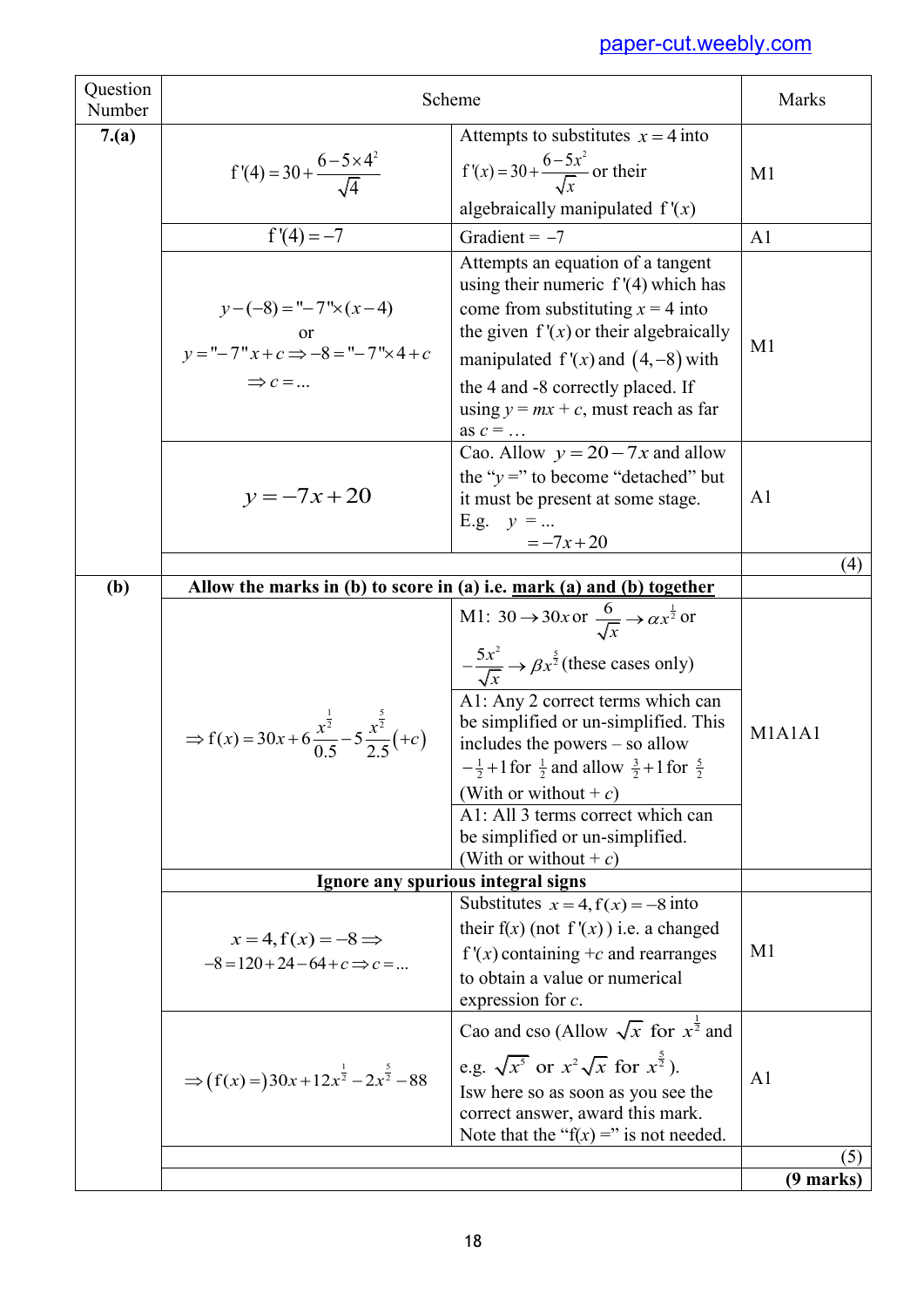| Question<br>Number |                                                                                                                                | Scheme                                                                                                                                                                                                                                                                                                        | <b>Marks</b>   |
|--------------------|--------------------------------------------------------------------------------------------------------------------------------|---------------------------------------------------------------------------------------------------------------------------------------------------------------------------------------------------------------------------------------------------------------------------------------------------------------|----------------|
| 8.(a)              | Gradient of $l_1 = \frac{4}{5}$ oe                                                                                             | States or implies that the gradient of<br>$l_1 = \frac{4}{5}$ . E.g. may be implied by a<br>perpendicular gradient of $-\frac{5}{4}$ . Do<br>not award this mark for just<br>rearranging to $y = \frac{4}{5}x + $ unless<br>they then state e.g. $\frac{dy}{dx} = \frac{4}{5}$                                | B1             |
|                    | Point $P = (5, 6)$                                                                                                             | States or implies that $P$ has<br>coordinates (5, 6). $y = 6$ is<br>sufficient. May be seen on the<br>diagram.                                                                                                                                                                                                | B1             |
|                    | $-\frac{5}{4} = \frac{y-16}{x-5}$<br>$\alpha$ r<br>$y-$ "6" = $-\frac{5}{4}(x-5)$<br>"6" = $-\frac{5}{4}(5) + c \implies c = $ | Correct straight line method using<br>P(5, "6") and gradient of $-\frac{1}{\text{grad }l}$ .<br>Unless $-\frac{5}{4}$ or $-\frac{1}{4}$ is being used as<br>the gradient here, the gradient of $l_1$<br>clearly needs to have been identified<br>and its negative reciprocal<br>attempted to score this mark. | M1             |
|                    | $5x+4y-49=0$                                                                                                                   | Accept any integer multiple of this<br>equation including "= $0$ "                                                                                                                                                                                                                                            | A <sub>1</sub> |
|                    |                                                                                                                                |                                                                                                                                                                                                                                                                                                               | (4)            |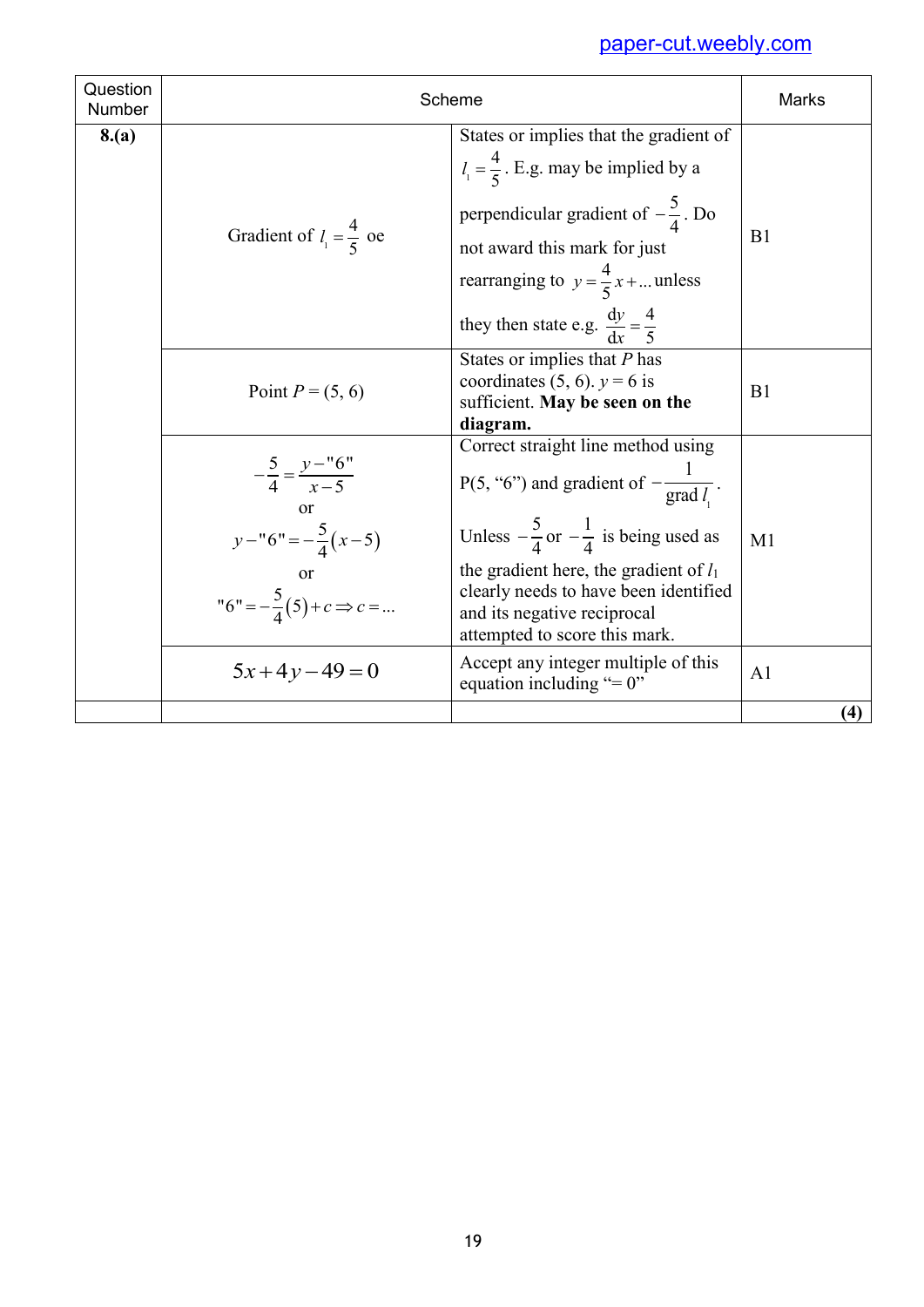| 8(b) | $y=0 \Rightarrow 5x+4(0)-49=0 \Rightarrow x = $<br>$y=0 \Rightarrow 5(0)=4x+10 \Rightarrow x = $      | Substitutes $y = 0$ into their $l_2$ to find<br>a value for x or substitutes $y = 0$<br>into $l_1$ or their rearrangement of $l_1$ to<br>find a value for $x$ . This may be<br>implied by a correct value on the                                | M1             |     |
|------|-------------------------------------------------------------------------------------------------------|-------------------------------------------------------------------------------------------------------------------------------------------------------------------------------------------------------------------------------------------------|----------------|-----|
|      | $y=0 \Rightarrow 5x+4(0)-49=0 \Rightarrow x=$<br>and<br>$y=0 \Rightarrow 5(0)=4x+10 \Rightarrow x = $ | diagram.<br>Substitutes $y = 0$ into their $l_2$ to find<br>a value for x <b>and</b> substitutes $y = 0$<br>into $l_1$ or their rearrangement of $l_1$ to<br>find a value for $x$ . This may be<br>implied by correct values on the<br>diagram. | M <sub>1</sub> |     |
|      |                                                                                                       | (Note that at T, $x = 9.8$ and at S, $x = -2.5$ )                                                                                                                                                                                               |                |     |
|      |                                                                                                       | <b>Fully correct method using their values to find the area of triangle SPT</b><br>with vertices at points of the form $(5, "6")$ , $(p, 0)$ and $(q, 0)$ where $p \neq q$<br>Attempts to use integration should be sent to your team leader    |                |     |
|      |                                                                                                       | <b>Method 1:</b> $\frac{1}{2}ST \times 16"$<br>$\frac{1}{2}$ x ('9.8'-'-2.5') x '6' =                                                                                                                                                           |                |     |
|      |                                                                                                       | <u>Method 2: <math>\frac{1}{2}SP \times PT</math></u><br>$\frac{1}{2} \times \sqrt{(5 - (-2.5))^2 + ((6))^2} \times \sqrt{(9.8 - 5)^2 + ((6))^2} = $                                                                                            |                |     |
|      | $\left(=\frac{1}{2}\times\frac{3\sqrt{41}}{2}\times\frac{6\sqrt{41}}{5}\right)$                       | Note that if the method is correct but slips are made when simplifying                                                                                                                                                                          | ddM1           |     |
|      |                                                                                                       | any of the calculations, the method mark can still be awarded                                                                                                                                                                                   |                |     |
|      | <b>Method 3:</b> 2 Triangles                                                                          |                                                                                                                                                                                                                                                 |                |     |
|      |                                                                                                       | $\frac{1}{2} \times (5 + 2.5') \times 6' + \frac{1}{2} \times (9.8 - 5) \times 6' = $                                                                                                                                                           |                |     |
|      |                                                                                                       | Method 4: Shoelace method                                                                                                                                                                                                                       |                |     |
|      |                                                                                                       | $\frac{1}{2}\begin{vmatrix} 5 & 9.8 & -2.5 & 5 \\ 6 & 0 & 0 & 6 \end{vmatrix} = \frac{1}{2} \left[ (0+0-15) - (58.8+0+0) \right] = \frac{1}{2} \left  -73.8 \right  = $                                                                         |                |     |
|      | (must see a correct calculation i.e. the middle expression for this<br>determinant method)            |                                                                                                                                                                                                                                                 |                |     |
|      |                                                                                                       |                                                                                                                                                                                                                                                 |                |     |
|      |                                                                                                       | <b>Method 5:</b> Trapezium $+2$ triangles<br>$\frac{1}{2}\times$ ('2.5')×'2'+ $\frac{1}{2}$ ("2"+"6")×5+ $\frac{1}{2}\times$ ("9.8"–5')×'6'=                                                                                                    |                |     |
|      | $= 36.9$                                                                                              | 36.9 cso oe e.g $\frac{369}{10}$ , 36 $\frac{9}{10}$ , $\frac{738}{20}$<br>but not e.g. $\frac{73.8}{2}$                                                                                                                                        | A <sub>1</sub> |     |
|      |                                                                                                       | Note that the final mark is cso so beware of any errors that have                                                                                                                                                                               |                |     |
|      |                                                                                                       | fortuitously resulted in a correct area.                                                                                                                                                                                                        |                |     |
|      |                                                                                                       |                                                                                                                                                                                                                                                 | (8 marks)      | (4) |
|      |                                                                                                       |                                                                                                                                                                                                                                                 |                |     |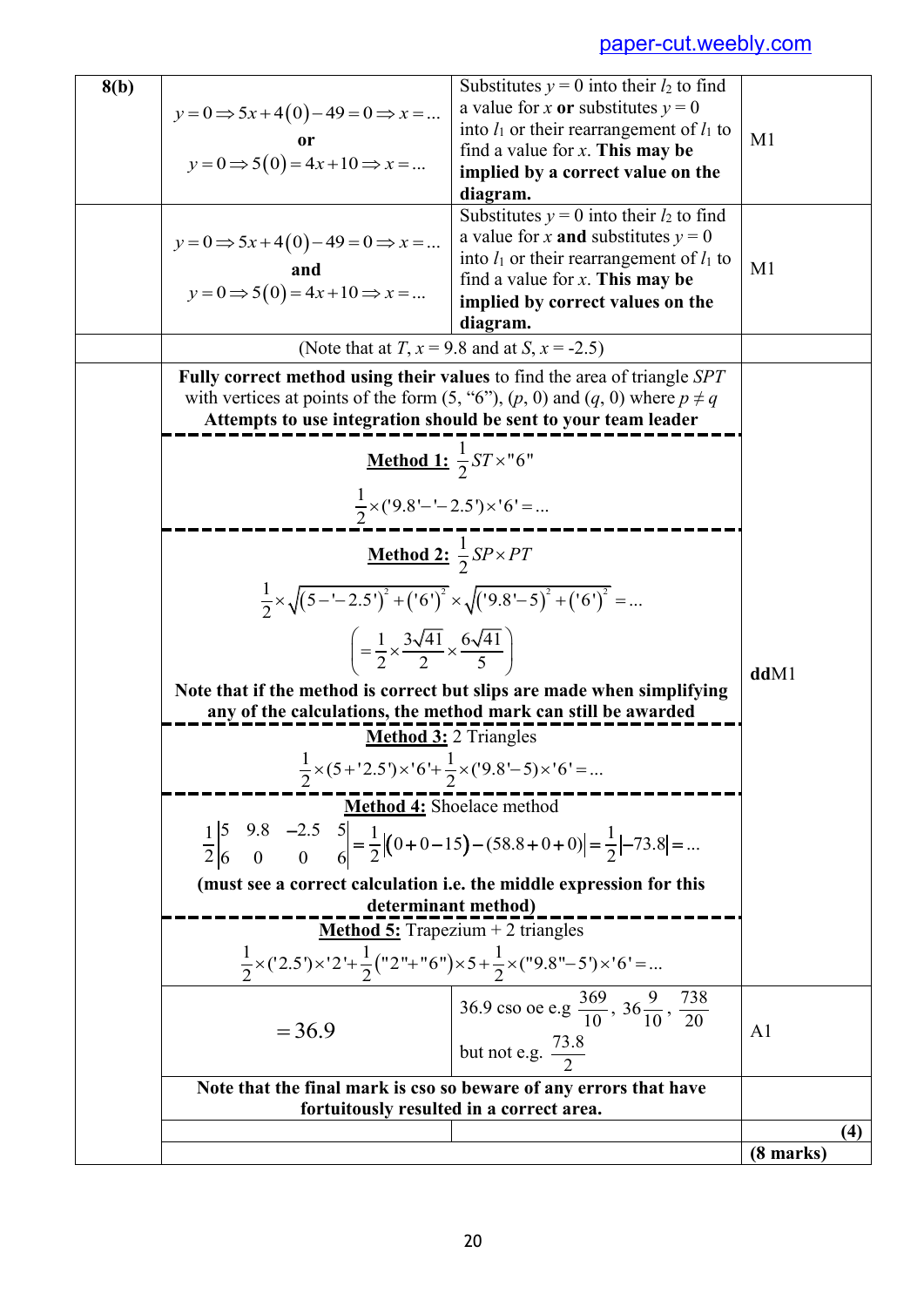| Question<br>Number | Scheme                                 |                                                                                                                                                                                                                                                                                                                                                                                                                                                                                                                                                                                                                                          | <b>Marks</b> |
|--------------------|----------------------------------------|------------------------------------------------------------------------------------------------------------------------------------------------------------------------------------------------------------------------------------------------------------------------------------------------------------------------------------------------------------------------------------------------------------------------------------------------------------------------------------------------------------------------------------------------------------------------------------------------------------------------------------------|--------------|
| 9.(a)(i)           |                                        | B1: Straight line with negative<br>gradient anywhere even with no<br>axes.                                                                                                                                                                                                                                                                                                                                                                                                                                                                                                                                                               | B1           |
|                    | (0, c)                                 | B1: Straight line with an intercept<br>at $(0, c)$ or just c marked on the<br>positive y-axis provided the line<br>passes through the positive y-axis.<br>Allow $(c, 0)$ as long as it is marked<br>in the correct place. Allow $(0, c)$ in<br>the body of the script but in any<br>ambiguity, the sketch has<br>precedence. Ignore any intercepts<br>with the $x$ -axis.                                                                                                                                                                                                                                                                | B1           |
| (a)(ii)            | $v = 5$                                | <b>Either:</b> For the shape of a $y = \frac{1}{x}$<br>curve in any position. It must have<br>two branches and be asymptotic<br>horizontally and vertically with no<br>obvious "overlap" with the<br>asymptotes, but otherwise be<br>generous. The curve may bend<br>away from the asymptote a little at<br>the end. Sufficient curve must be<br>seen to suggest the asymptotic<br>behaviour, both vertically and<br>horizontally and the branches must<br>approach the same asymptote<br>Or the equation $y = 5$ seen<br>independently i.e. whether the<br>sketch has an asymptote here or<br>not. Do not allow $y \neq 5$ or $x = 5$ . | B1           |
|                    |                                        | B1: Fully correct graph and with a<br>horizontal asymptote on the<br>positive $y$ -axis. The asymptote<br>does not have to be drawn but the<br>equation $y = 5$ must be seen. The<br>shape needs to be reasonably<br>accurate with the "ends" not<br>bending away significantly from<br>the asymptotes and the branches<br>must approach the same asymptote.<br>Ignore $x = 0$ given as an asymptote.                                                                                                                                                                                                                                    | B1           |
|                    | Allow sketches to be on the same axes. |                                                                                                                                                                                                                                                                                                                                                                                                                                                                                                                                                                                                                                          | (4)          |
|                    |                                        |                                                                                                                                                                                                                                                                                                                                                                                                                                                                                                                                                                                                                                          |              |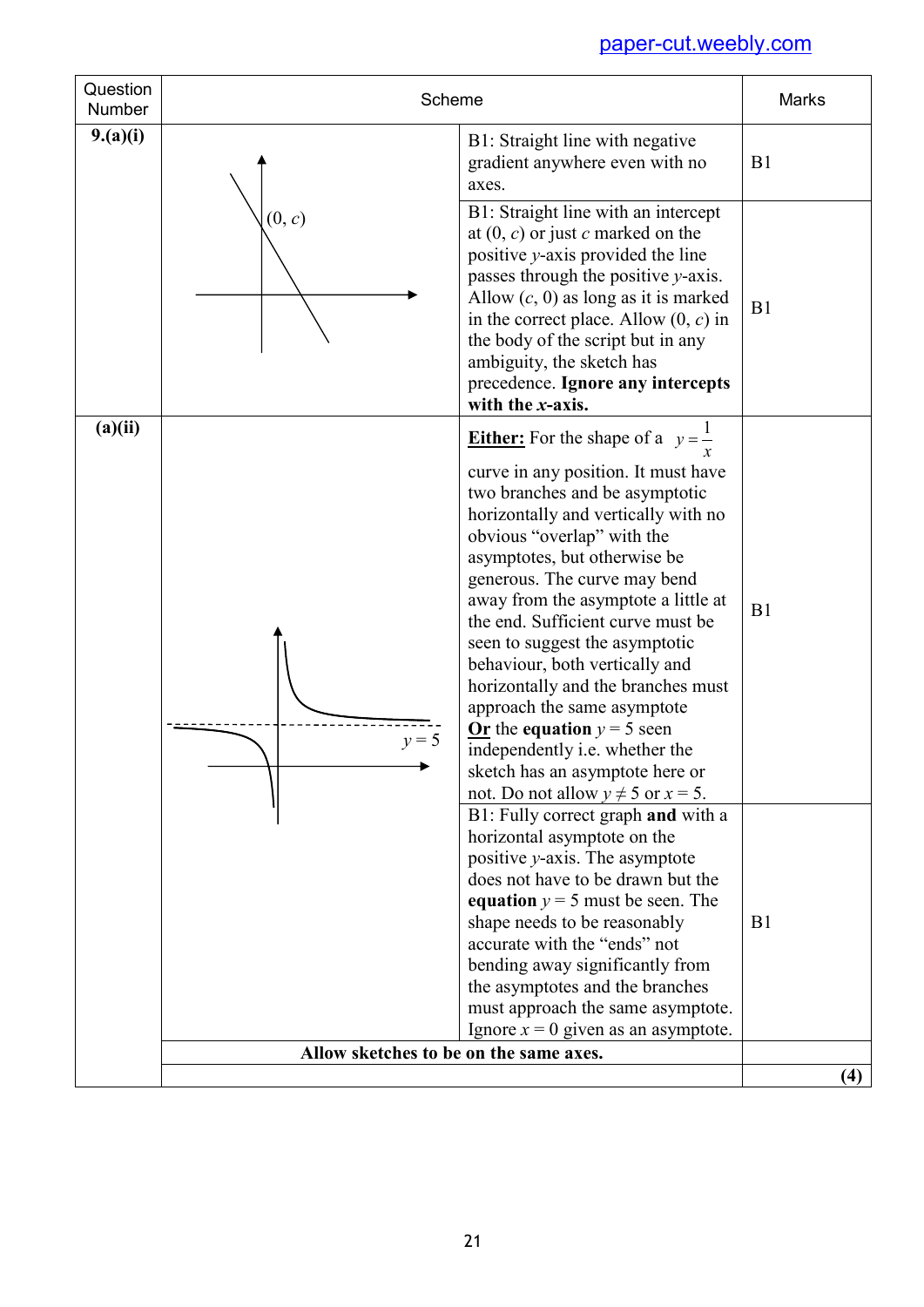| (b) | $\frac{1}{x}$ + 5 = -3x + c $\Rightarrow$ 1 + 5x = -3x <sup>2</sup> + cx<br>$\Rightarrow$ 3x <sup>2</sup> + 5x - cx + 1 = 0 | Sets $\frac{1}{x} + 5 = -3x + c$ , attempts to<br>multiply by $x$ and collects terms (to<br>one side). Allow e.g. ">" or "<" for<br>"=" $\cdot$ At least 3 of the terms must<br>be multiplied by x, e.g. allow one<br>slip. The $\prime = 0$ ' may be implied by<br>subsequent work and provided<br>correct work follows, full marks<br>are still possible in (b).    | M1    |
|-----|-----------------------------------------------------------------------------------------------------------------------------|-----------------------------------------------------------------------------------------------------------------------------------------------------------------------------------------------------------------------------------------------------------------------------------------------------------------------------------------------------------------------|-------|
|     | $b^2-4ac = (5-c)^2-4 \times 1 \times 3$                                                                                     | Attempts to use $b^2 - 4ac$ with their a,<br>$b$ and $c$ from their equation where<br>$a = \pm 3$ , $b = \pm 5 \pm c$ and $c = \pm 1$ . This<br>could be as part of the quadratic<br>formula or as $b^2 < 4ac$ or as $b^2 > 4ac$<br>or as $\sqrt{b^2-4ac}$ etc. If it is part of the<br>quadratic formula only look for use of<br>$b^2 - 4ac$ . There must be no x's. | M1    |
|     | $(5-c)^2 > 12^*$                                                                                                            | Completes proof with no errors or<br>incorrect statements and with the<br>">" appearing correctly before the<br>final answer, which could be from<br>$b^2$ - 4 <i>ac</i> > 0. Note that the statement<br>$3x^2+5x-cx+1>0$ or starting<br>with e.g. $\frac{1}{x} + 5 > -3x + c$ would be<br>an error.                                                                  | $Al*$ |
|     | Note: A minimum for (b) could be,                                                                                           |                                                                                                                                                                                                                                                                                                                                                                       |       |
|     | $\frac{1}{x}$ + 5 = -3x + c $\Rightarrow$ 3x <sup>2</sup> + 5x - cx + 1(= 0)(M1)                                            |                                                                                                                                                                                                                                                                                                                                                                       |       |
|     | $b^2 > 4ac \Rightarrow (5-c)^2 > 12(M1A1)$                                                                                  |                                                                                                                                                                                                                                                                                                                                                                       |       |
|     | If $b^2 > 4ac$ is not seen then $4 \times 3 \times 1$ needs to be seen explicitly.                                          |                                                                                                                                                                                                                                                                                                                                                                       |       |
|     |                                                                                                                             |                                                                                                                                                                                                                                                                                                                                                                       | (3)   |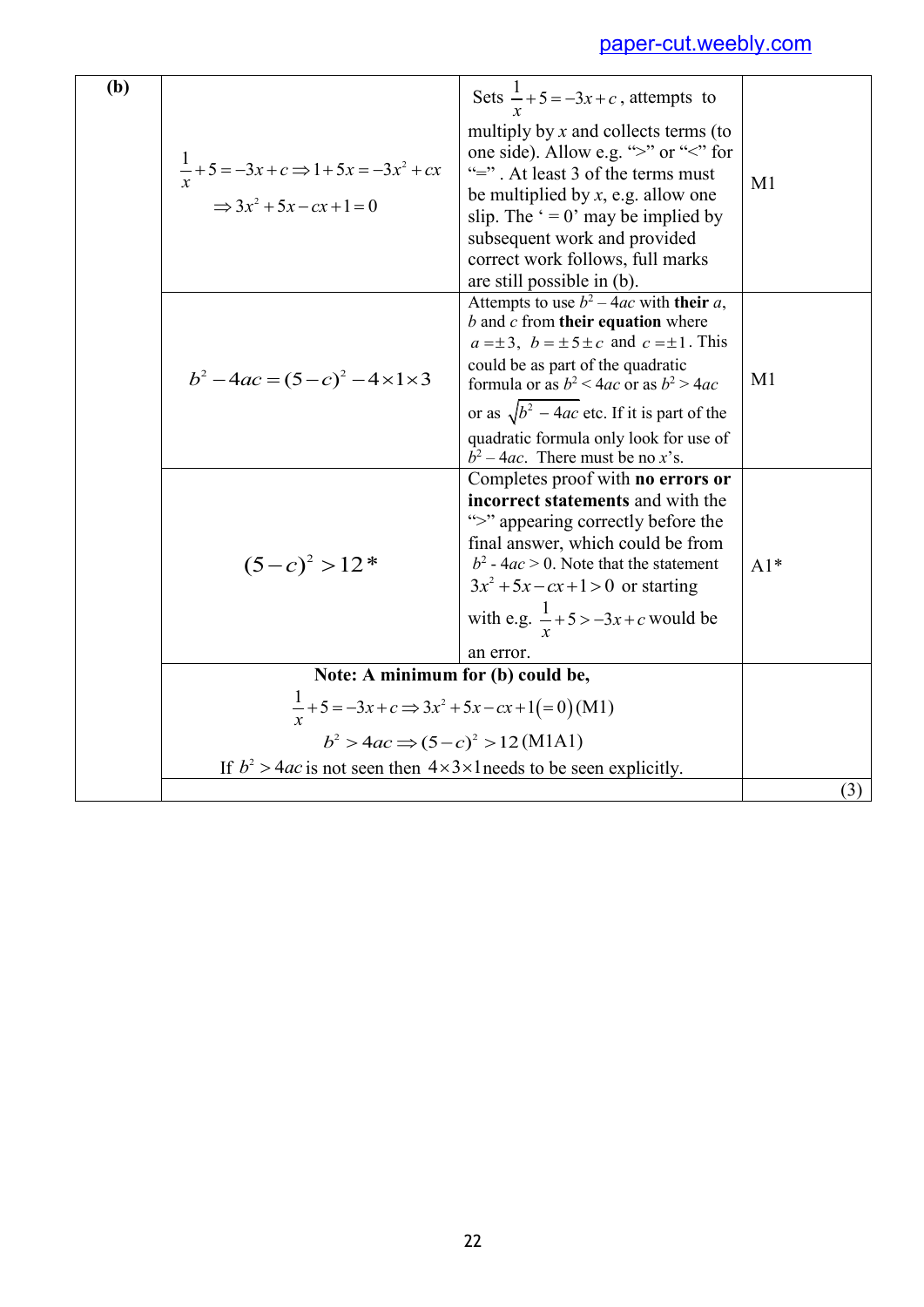|     |                                                                           |                                                                               | (11 marks)     |
|-----|---------------------------------------------------------------------------|-------------------------------------------------------------------------------|----------------|
|     |                                                                           |                                                                               | (4)            |
|     |                                                                           | terms of c.                                                                   |                |
|     | Allow the use of x rather than $c$ in (c) but the final answer must be in |                                                                               |                |
|     |                                                                           | $0 < c < 5 - \sqrt{12}$ and $c > 5 + \sqrt{12}$<br>would score M1A0.          |                |
|     |                                                                           | $\frac{10+\sqrt{48}}{2}, \frac{10-\sqrt{48}}{2}$ . Note that                  |                |
|     | $0 < c < 5 - \sqrt{12}$ , $c > 5 + \sqrt{12}$                             | critical values may be un-simplified<br>but must be at least                  | A <sub>1</sub> |
|     |                                                                           | $(0,5-\sqrt{12}), (5+\sqrt{12},\infty)$ . The                                 |                |
|     |                                                                           | $\cdot$ 0 < e.g. answer as shown or each<br>region written separately or e.g. |                |
|     |                                                                           | Correct ranges including the                                                  |                |
|     |                                                                           | from a diagram.                                                               |                |
|     |                                                                           | to be taken from their answers not                                            |                |
|     |                                                                           | $5-\sqrt{12} > c > 5+\sqrt{12}$ . Evidence is                                 |                |
|     | $c < "5-\sqrt{12}"$ , $c > "5+\sqrt{12}"$                                 | scored from $5 + \sqrt{12} < c < 5 - \sqrt{12}$ or                            | M <sub>1</sub> |
|     |                                                                           | $c >$ their $5 + \sqrt{12}$ . This could be                                   |                |
|     |                                                                           | mark. So look for $c <$ their $5-\sqrt{12}$ ,                                 |                |
|     |                                                                           | Chooses outside region.<br>The ' $0 <$ ' can be ignored for this              |                |
|     |                                                                           | $2\sqrt{3}$ .                                                                 |                |
|     |                                                                           | form. Note that $\sqrt{12}$ may be seen as                                    |                |
|     | $\Rightarrow (c = )\frac{-10 \pm \sqrt{(-10)^2 - 4 \times 13}}{2}$        | A1: Correct critical values in any                                            |                |
|     | $(5-c)^2 = 12 \implies c^2 - 10c + 13 = 0$                                | may be implied)                                                               | M1A1           |
|     |                                                                           | (See General Principles) (the "= $0$ "                                        |                |
|     |                                                                           | or by expanding and solving a 3TQ                                             |                |
| (c) | $(5-c)^2 = 12 \Rightarrow (c=)5 \pm \sqrt{12}$                            | M1: Attempts to find at least one<br>critical value using the result in (b)   |                |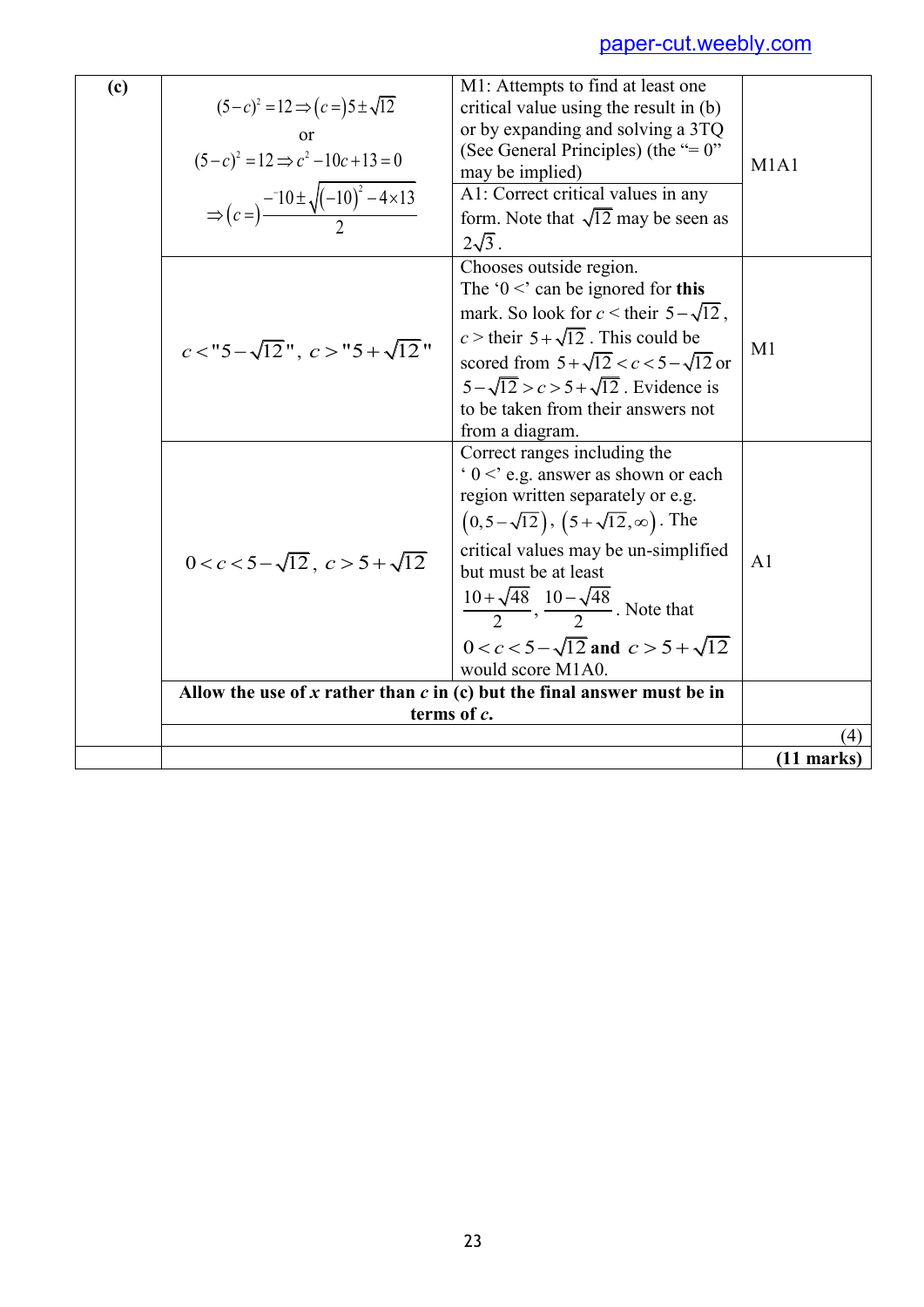| Question<br><b>Number</b> | Scheme                                                                                                                                                                                                                                                                                                                                                             |                                                                                                                                                                                                                                                                                                                                                                                                                                                                                                                                         | <b>Marks</b>   |     |
|---------------------------|--------------------------------------------------------------------------------------------------------------------------------------------------------------------------------------------------------------------------------------------------------------------------------------------------------------------------------------------------------------------|-----------------------------------------------------------------------------------------------------------------------------------------------------------------------------------------------------------------------------------------------------------------------------------------------------------------------------------------------------------------------------------------------------------------------------------------------------------------------------------------------------------------------------------------|----------------|-----|
| 10.(a)(i)                 | $k = (-5)^2 \times 3 = 75$                                                                                                                                                                                                                                                                                                                                         | M1: Attempts to find the 'y' intercept.<br>Accept as evidence $(-5)^2 \times 3$ with or<br>without the bracket. If they expand<br>$f(x)$ to polynomial form here then<br>they must then select their constant<br>to score this mark. May be implied<br>by sight of 75 on the diagram.<br>A1: $k = 75$ . Must clearly be identified<br>as $k$ . Allow this mark even from an<br>incorrect or incomplete expansion as<br>long as the constant $k = 75$ is<br>obtained. Do not is we.g. if 75 is seen<br>followed by $k = -75$ score M1A0. | M1A1           |     |
| (ii)                      | $c = \frac{5}{2}$ only                                                                                                                                                                                                                                                                                                                                             | $c = \frac{3}{2}$ oe (and no other values). Do<br>not award just from the diagram -<br>must be stated as the value of $c$ .                                                                                                                                                                                                                                                                                                                                                                                                             | B1             |     |
| (b)                       | $f(x) = (2x-5)^2(x+3) = (4x^2-20x+25)(x+3) = 4x^3-8x^2-35x+75$<br>Attempts $f(x)$ as a cubic polynomial by attempting to square the first<br>bracket and multiply by the linear bracket or expands $(2x-5)(x+3)$ and<br>then multiplies by $2x-5$<br>Must be seen or used in (b) but may be done in part (a).<br>Allow poor squaring e.g. $(2x-5)^2 = 4x^2 \pm 25$ |                                                                                                                                                                                                                                                                                                                                                                                                                                                                                                                                         | M <sub>1</sub> | (3) |
|                           | $(f'(x)=)12x^2-16x-35*$                                                                                                                                                                                                                                                                                                                                            | M1: Reduces powers by 1 in all terms<br>including any constant $\rightarrow 0$<br>A1: Correct proof. Withhold this<br>mark if there have been any errors<br>including missing brackets earlier e.g.<br>$(2x-5)^2(x+3) = 4x^2 - 20x + 25(x+3) = $                                                                                                                                                                                                                                                                                        | $M1A1*$        |     |
|                           |                                                                                                                                                                                                                                                                                                                                                                    |                                                                                                                                                                                                                                                                                                                                                                                                                                                                                                                                         |                | (3) |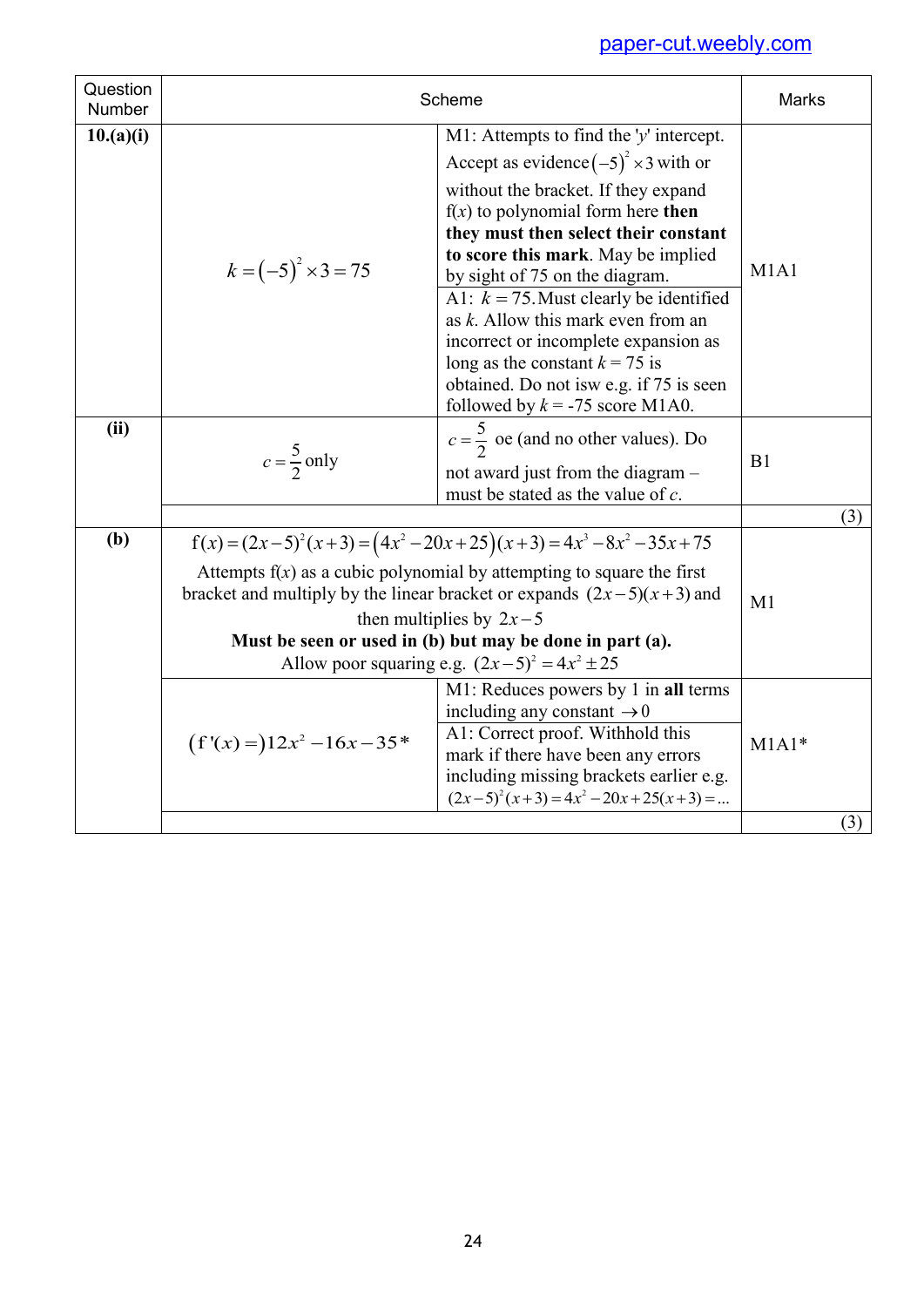|         |                                                                                                                                    | Substitutes $x = 3$ into their $f'(x)$ or                                     |              |
|---------|------------------------------------------------------------------------------------------------------------------------------------|-------------------------------------------------------------------------------|--------------|
| (c)     | $f'(3) = 12 \times 3^2 - 16 \times 3 - 35$                                                                                         | the given $f'(x)$ . Must be a changed                                         | M1           |
|         |                                                                                                                                    | function i.e. not into $f(x)$ .                                               |              |
|         |                                                                                                                                    | Sets their $f'(x)$ or the given $f'(x) =$                                     |              |
|         | $12x^2 - 16x - 35 = 25'$                                                                                                           | their $f'(3)$ with a consistent $f'$ .                                        | dM1          |
|         |                                                                                                                                    | Dependent on the previous method                                              |              |
|         |                                                                                                                                    | mark.                                                                         |              |
|         |                                                                                                                                    | $12x^2 - 16x - 60 = 0$ or equivalent 3                                        |              |
|         |                                                                                                                                    | term quadratic e.g. $12x^2 - 16x = 60$ .                                      |              |
|         | $12x^2-16x-60=0$                                                                                                                   | (A correct quadratic equation may be                                          | A1 cso       |
|         |                                                                                                                                    | implied by later work). This is cso so                                        |              |
|         |                                                                                                                                    | must come from correct work – i.e.                                            |              |
|         |                                                                                                                                    | they must be using the given $f'(x)$ .                                        |              |
|         |                                                                                                                                    | Solves 3 term quadratic by suitable                                           |              |
|         | $(x-3)(12x+20) = 0 \Rightarrow x = $                                                                                               | method – see General Principles.<br>Dependent on both previous                | ddM1         |
|         |                                                                                                                                    | method marks.                                                                 |              |
|         |                                                                                                                                    |                                                                               |              |
|         |                                                                                                                                    | $x=-\frac{5}{3}$ oe clearly identified. If $x=3$                              |              |
|         |                                                                                                                                    | is also given and not rejected, this                                          | A1 cso       |
|         |                                                                                                                                    | mark is withheld.                                                             |              |
|         | $x = -\frac{5}{3}$                                                                                                                 | (allow -1.6 recurring as long as it is                                        |              |
|         |                                                                                                                                    | clear i.e. a dot above the 6). This is                                        |              |
|         |                                                                                                                                    | cso and must come from correct                                                |              |
|         |                                                                                                                                    | work $-$ i.e. they must be using the                                          |              |
|         |                                                                                                                                    | given $f'(x)$ .                                                               |              |
|         |                                                                                                                                    |                                                                               | (5)          |
|         |                                                                                                                                    |                                                                               | $(11$ marks) |
| Alt(b)  |                                                                                                                                    | $f(x)=(2x-5)^2(x+3) \Rightarrow f'(x)=(2x-5)^2 \times 1+(x+3) \times 4(2x-5)$ |              |
| Product | M1: Attempts product rule to give an expression of the form<br>$p(2x-5)^2 + q(x+3)(2x-5)$<br>M1: Multiplies out and collects terms |                                                                               | M1           |
| rule.   |                                                                                                                                    |                                                                               | $M1A1*$      |
|         |                                                                                                                                    |                                                                               |              |
|         | Al: $f'(x) = 12x^2 - 16x - 35$ *                                                                                                   |                                                                               |              |